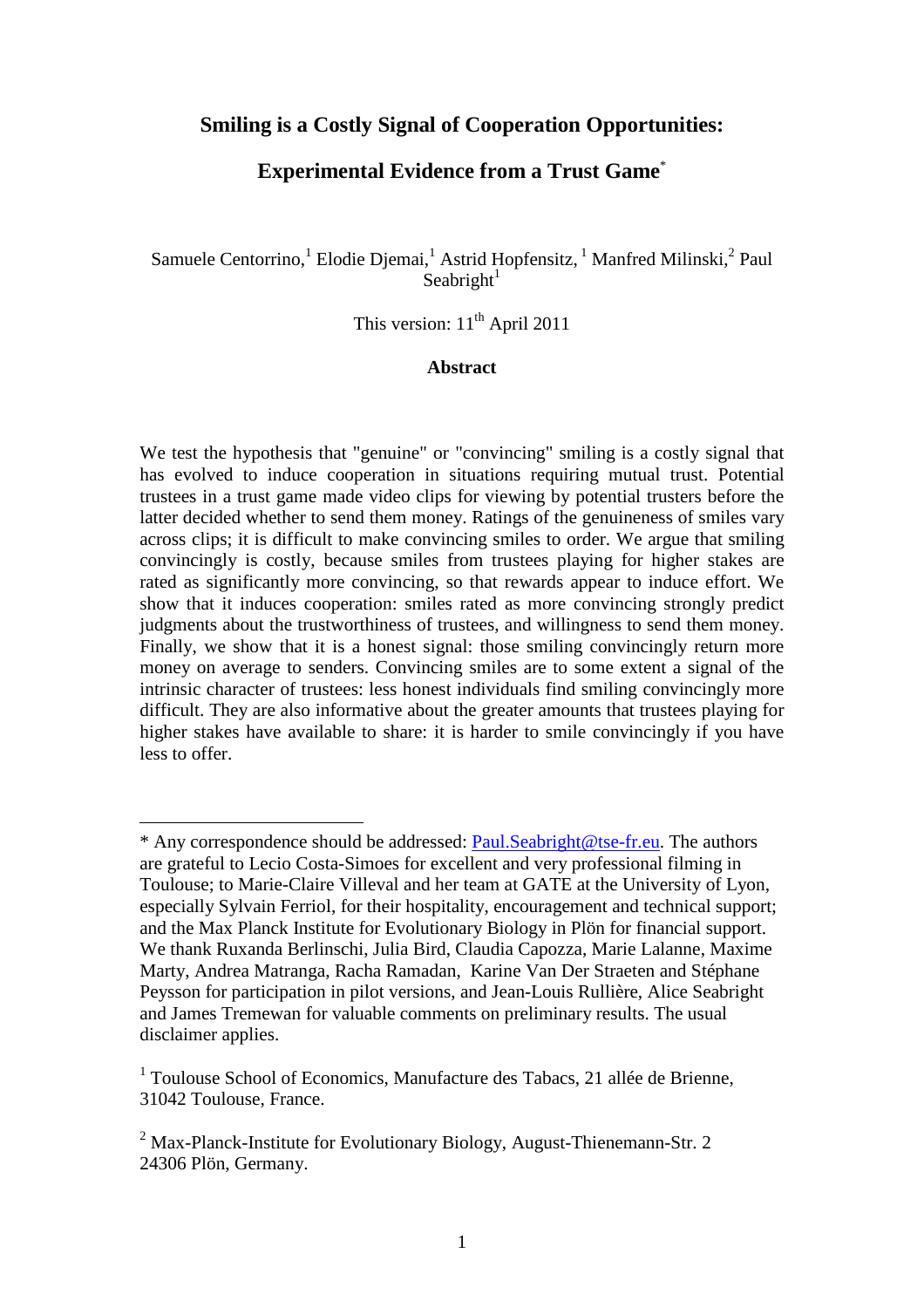#### **I. Introduction**

*The man who indulges us in this natural passion, who invites us into his heart, who, as it were, sets open the gates of his breast to us, seems to exercise a species of hospitality more delightful than any other. No man, who is in ordinary good temper, can fail of pleasing, if he has the courage to utter his real sentiments as he feels them, and because he feels them.* 

*Adam Smith – The Theory of Moral Sentiments<sup>1</sup>*

Smiling is a form of behavior that is found in all human societies<sup>2</sup>. It appears to be more elaborate and more central to communication in humans than in any other species, and to play an important part in judgments of individuals about the character and general trustworthiness of others. There is no scientific consensus as to why it has evolved to be like this, nor about what it is in smiling that makes it an appropriate basis for judgments of others. There is consensus, however, about a number of its characteristics. First, viewers perceive smiles as varying in their degree of "genuineness" or "convincingness". Since the work of Duchenne (1862) and Darwin (1872) in the 19th century it has been known that smiles perceived as genuine (known as enjoyment or "Duchenne" smiles) are characterized by use of the orbicularis oculi (which surround the eyes) in combination with the zygomatic major (which raises the corners of the mouth); symmetry is also an important characteristic of Duchenne smiles. More recent research focuses on the importance of temporal dynamics such as smile onset, apex, and offset durations for perceived genuineness<sup>3</sup>. Second, Duchenne smiles are not under straightforward voluntary control. Some individuals can make them more often and more easily than others, and all individuals find them easier to make when in certain affective states. Such states include a relaxed mood in

 $\overline{a}$ 

 $1$  Smith (2000), p.497.

 $2$  See Darwin (1872), Ekman (1982), Niedenthal et al. (2010).

 $3$  See Krumhuber et al. (2007).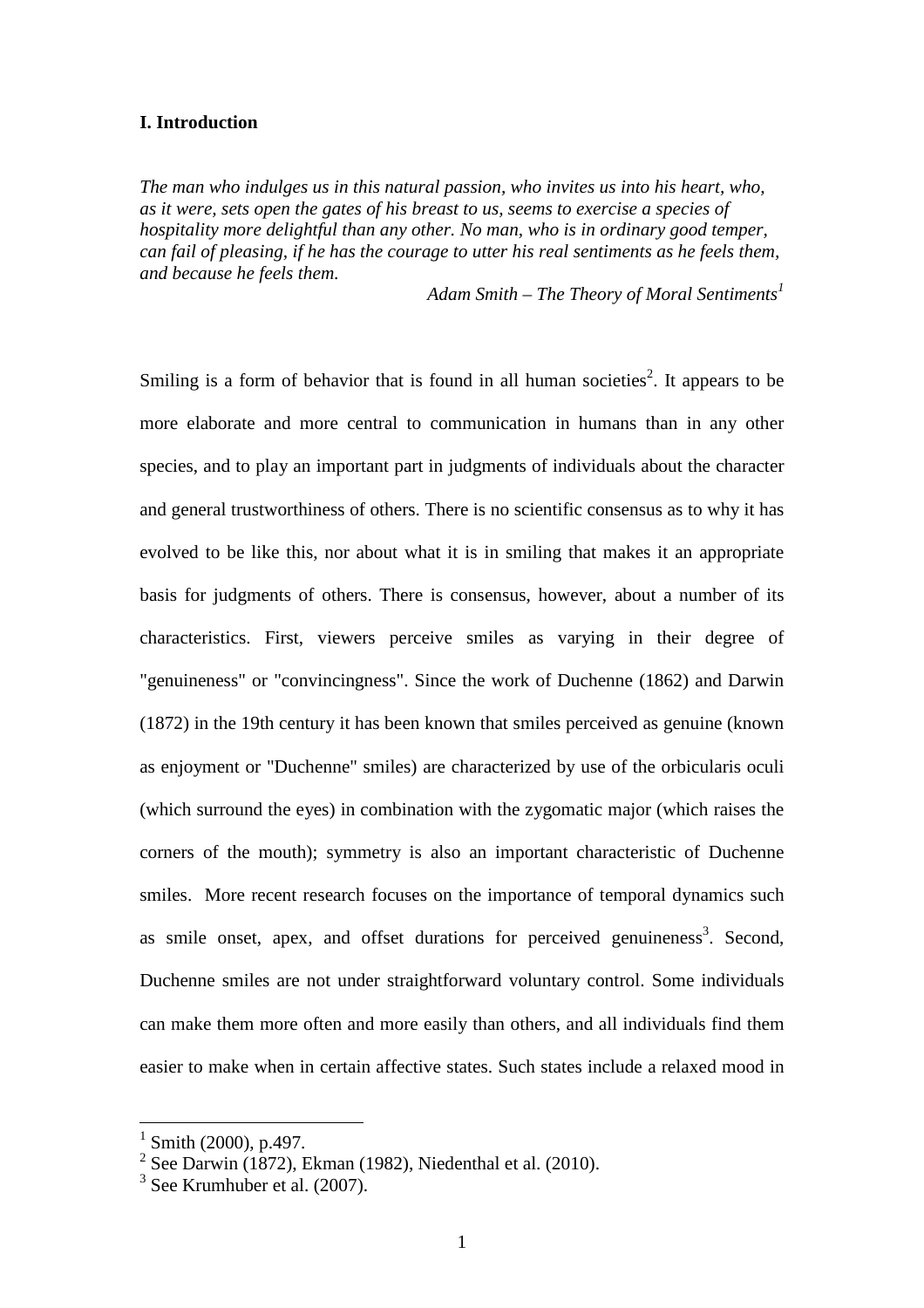general, and feeling well disposed to a communication partner in particular. Third, smiles induce mimicry, both in the sense that individuals viewing smiles by others have an increased tendency to smile themselves<sup>4</sup>, and in the sense that individuals trying to make a good impression on others (as when posing for photographs) make an effort to smile well. Although individuals can smile when alone, smiling behavior seems to be a form of communication. But if so, what is it communicating, and why have we evolved a form of communication behavior that is under such imperfect conscious control?

 In this paper we test the hypothesis that smiling is a form of costly communication (costly in a sense we make precise below) that has evolved to induce cooperation between individuals in situations requiring mutual trust. According to this view, the necessary costliness of smiling is precisely the reason why it is under such imperfect conscious control. This hypothesis is not original to  $us<sup>5</sup>$ , but to our knowledge it has not previously been subjected to a comprehensive experimental test. By a "comprehensive" test we mean one that tests separately the three component hypotheses that smiling "genuinely" or "convincingly" is:

a) costly to the smiler in terms of effort,

b) causally effective in inducing the target of the smile to cooperate with the smiler, and

c) a reliable signal of the likely benefits to the target of cooperating with the smiler.

 4 See Niedenthal et al. (2010).

<sup>&</sup>lt;sup>5</sup> See Owren & Bacharowski (2001).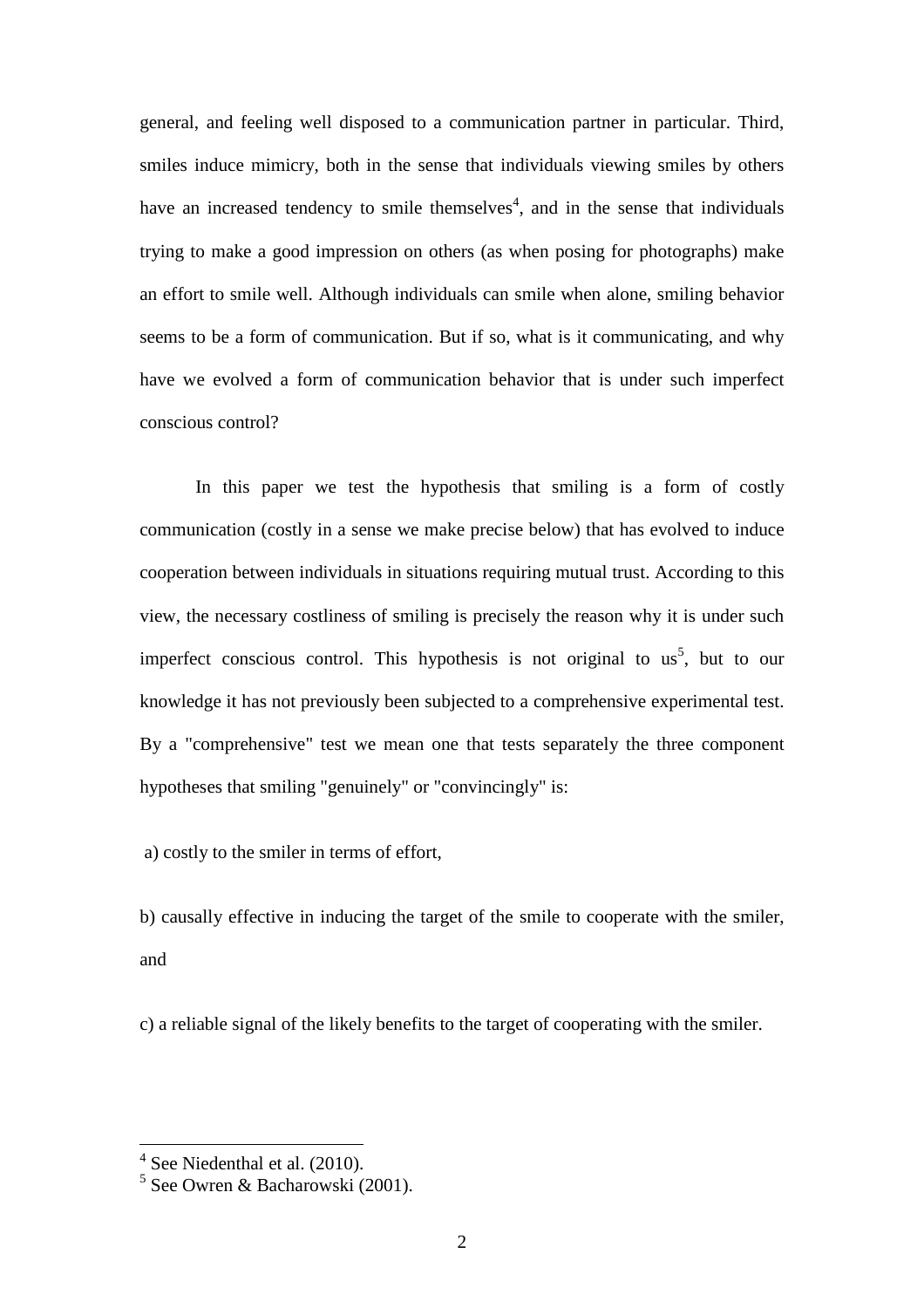Component a) is important in distinguishing this hypothesis from two alternative views: first, that smiling is a form of costless communication that solves pure coordination problems (like "cheap talk"), and secondly, that it is not communication at all but merely an outward sign of an inner emotional state (like blushing, say). Component b) is important in explaining why human beings should have evolved the habit of communicating in this costly way. Component c) is important to explain why human beings should also have evolved the tendency to be influenced by the smiles of others. There exists some corroborating evidence for components b) and c) in the literature, though in neither case have the components in question been rigorously tested. Shug et.al. (2010) demonstrate that individuals who display relatively cooperative tendencies as proposers in an ultimatum game are more emotionally expressive in the face of unfair treatment by others than those who do not, including in the tendency to emit Duchenne as opposed to non-Duchenne smiles, which is consistent with component c). However, there is no test of any association between their emission of Duchenne smiles and their gestures of cooperation, and the sample is small (only 20 participants). Component b) is the only one of the three to be tested directly, and has received significant support (Scharlemann et al. 2001; Johnston et al. 2010). However, the first of these studies uses still pictures, a methodology that captures only a small part of the complex interactions involved in a smile. The second study indeed uses video clips but tests cooperation in a prisoners' dilemma (where non-cooperation is a dominant strategy, unlike in the trust game); furthermore it does so on the basis of comparison of only two clips and cannot control for other differences between clips.

 Costly signaling has been extensively studied both in economics since the work of Spence (1974), and independently in biology since the work of Zahavi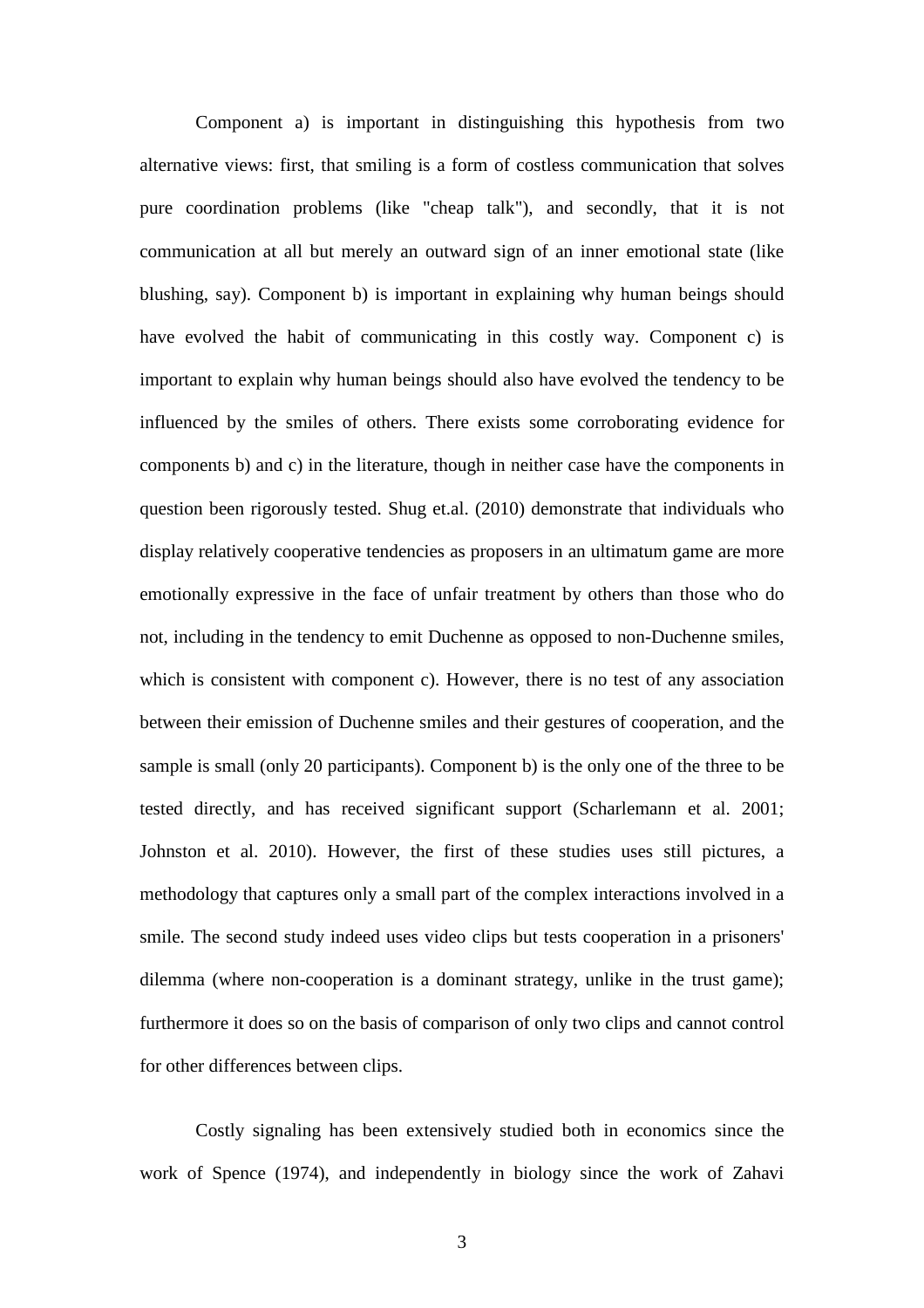(1975). A signal is any observable trait that imposes a cost on its bearer (a pecuniary or non-pecuniary effort cost in economics, a fitness cost in biology) but which reliably indicates the presence of some advantageous hidden trait because the signal is *more* costly for those individuals that do not possess the trait than for those who do<sup>6</sup>. The benefit from signaling the hidden trait is that it attracts partners in mating or in some other mutually beneficial cooperative activity, and the benefit to the signaler of doing so must exceed the cost of the signal. So what is the hidden trait that is signaled by smiling? In economic exchange the hidden trait could be an intrinsic characteristic of the smiler (such as their degree of altruism or tendency to display reciprocity<sup>7</sup>), or a characteristic of the situation in which the smiler finds herself (such as the size of the pie she is proposing to share with the smilee).

 How can smiling convincingly be the result of costly effort? Emitting some kind of smile requires rather little effort. One might imagine that making the smile appear genuine was something that people could either do or not do, depending both on their personal characteristics and on features of the situation outside their control, but in any case outside the reach of their conscious will and therefore requiring no more effort than for a rudimentary smile. However, consider what happens in job interviews. Candidates can rarely produce convincing smiles to order, but instead they typically make a strong effort to be agreeable, to pay close attention to their interviewers, and interact, both conversationally and through body language in such a way as to make smiling "come naturally"; there is also some evidence that smiling can itself alter felt emotional states<sup>8</sup>. Robert Trivers (2000) has hypothesized that selfdeception may be a means of reducing the cognitive load required to deceive others

 $\overline{a}$ 

<sup>6</sup> See Grafen (1990).

 $7$  See Gintis et al. (2003).

 $<sup>8</sup>$  See Strack et al. (1988).</sup>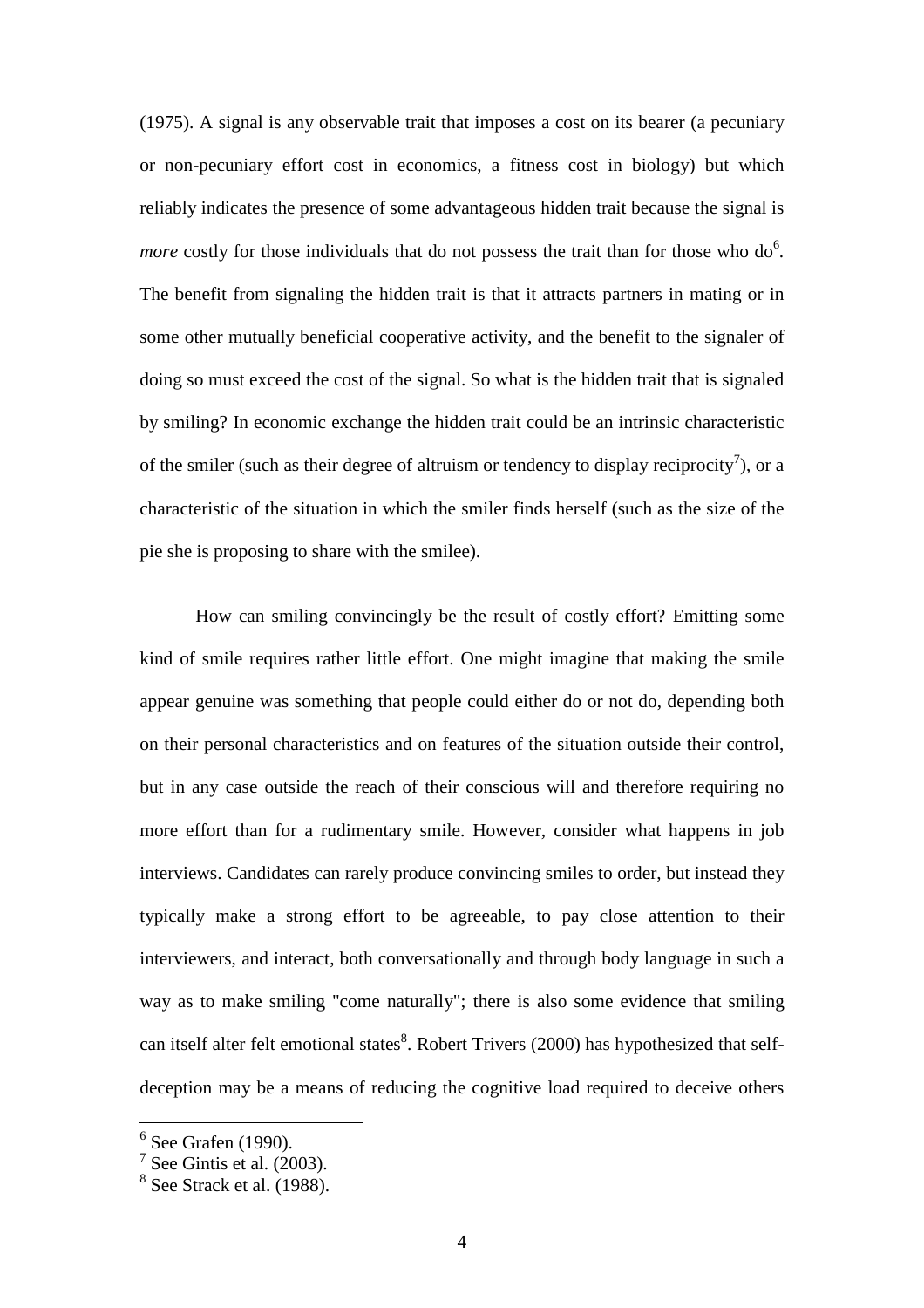successfully, a cognitive load that has been described in detail by Vrij et.al. (1996). Our hypothesis, therefore, is that non-Duchenne smiles require negligible effort but Duchenne smiles require significant cognitive effort, to a degree that probably varies between individuals, unless the smiler is already in a state that makes them more likely to be cooperative towards the target of the smile.

 To test our hypotheses, and to help determine the kind of hidden trait signaled by smiling, we observe non-verbal behavior in an economic experiment involving trust. In a trust game<sup>9</sup> subjects (called "senders") each decide whether to send a sum of money to a second player, called a trustee. If they do so the sum is tripled, and the trustee may choose to keep the money, or to return some part of it to the sender. In particular, trustees face a choice between returning the sender's original stake, which corresponds to a form of reciprocating behavior, and returning an additional 50% of the stake so as to share the total surplus equally, which is a considerably more generous form of behavior.

The innovation in our version of the trust game is that we asked trustees to make short video clips to be shown to senders before the senders took their decision; 84 subjects produced a total of 168 clips. Earlier studies have observed the impact of seeing still pictures of partners in trust games and results indicate that pictures of smiling partners induce more trust<sup>10</sup>. Whether trustworthy partners can be detected from still pictures is controversial and might depend on the moment when the picture was taken<sup>11</sup>. Dynamic pictures might in this respect be better<sup>12</sup>. However no earlier study observes reactions to dynamic pictures of trustees in a situation where video

<sup>&</sup>lt;sup>9</sup> See Berg et al. (1995).

 $^{10}$  Scharlemann et al. (2001).

<sup>&</sup>lt;sup>11</sup> Yamagishi et al. (2003), Verplaetse et al. (2007).

 $12$  Brown et al. (2003).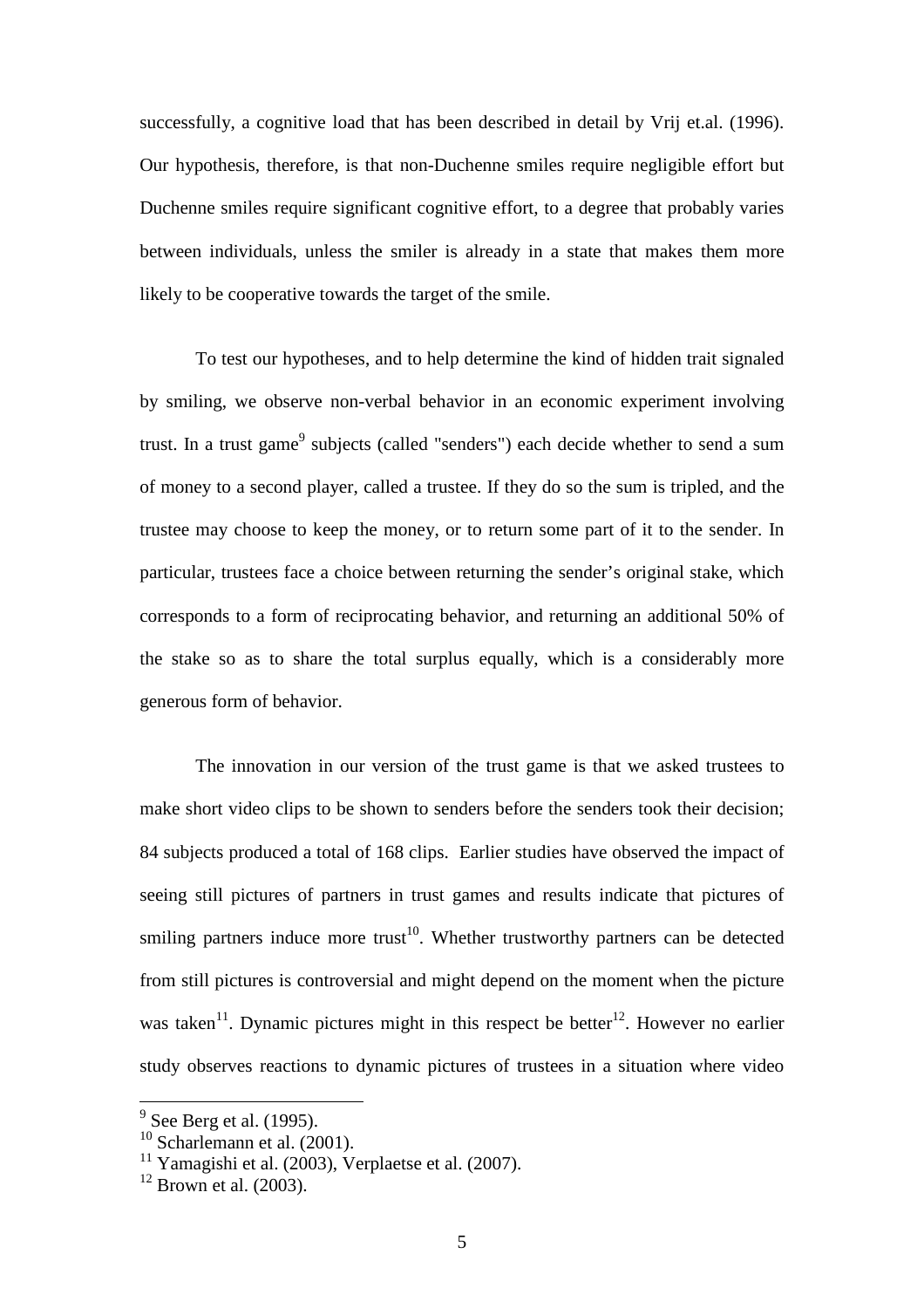messages were obtained from participants knowing that this was their only means to convince their partner to cooperate.

 We said nothing to trustees about smiling, but asked them to present themselves in a simple common format to the senders in such a way as to convince the latter to send the money. We showed the clips to the senders and asked them to take a decision about sending the money, then to rate the clips along a number of dimensions, one of which was the perceived genuineness of the smile. As our results indicate, this turned out to play a crucial role in the interaction between the sender and the trustee.

 The outline of our paper is as follows. In section II we review the literature on smiling and on costly signaling to situate our paper in the context of prior work. In section III we set out a simple formal model of a trust game in which trustees can send a costly signal prior to the decision taken by trusters. We use this model to derive testable empirical predictions, and in particular the three component hypotheses described above. In section IV we describe our experimental method. In section V we present the results. Section VI concludes.

#### **II. Literature Review**

Even though our investigation of smiles as a costly signaling device is novel, a large number of studies in economics and psychology have in recent years investigated the importance of emotions in games. Inspired by results from affective sciences that emotions are not just some random noise but an essential part of the decision making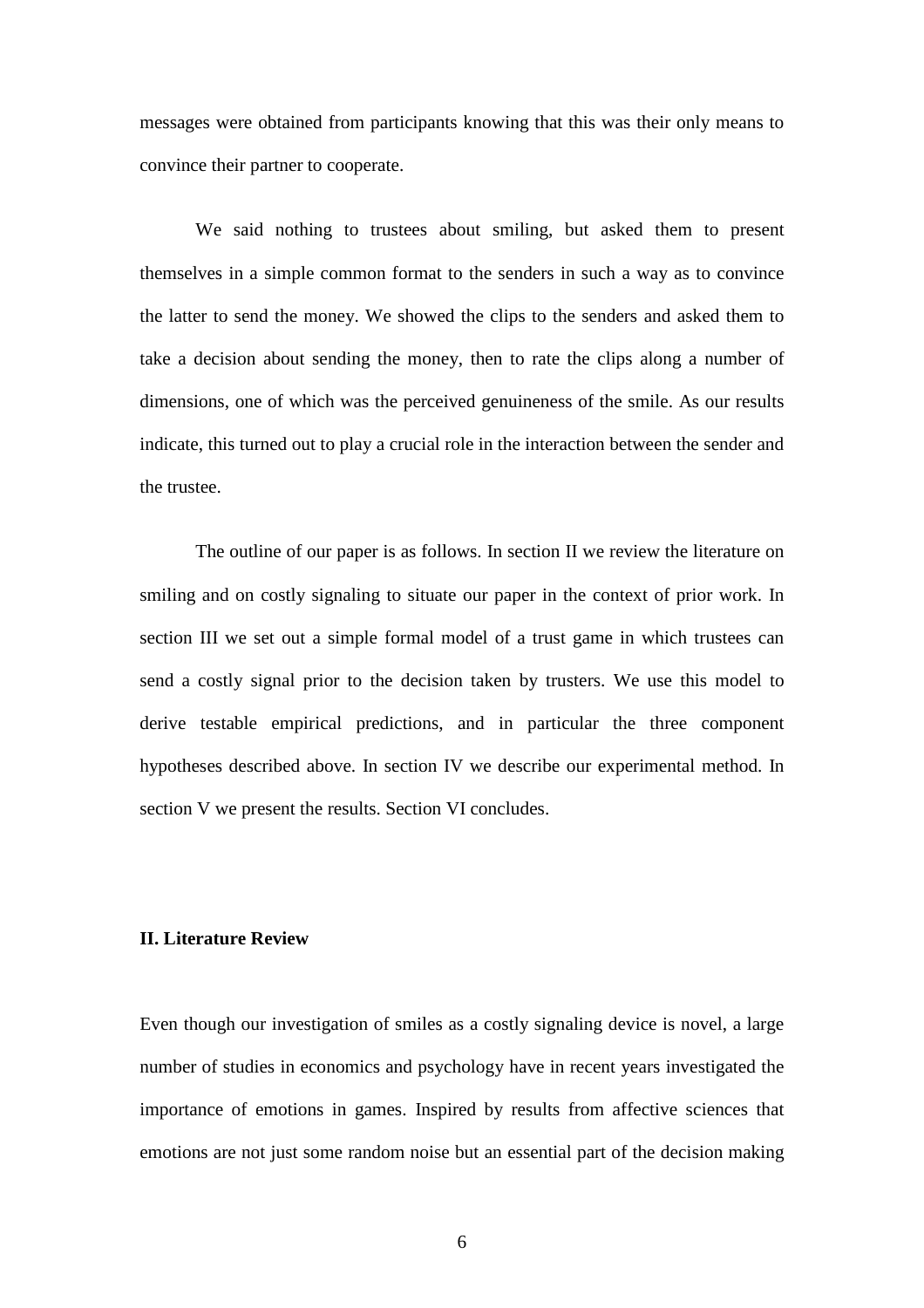mechanism (Damasio, 1994), theoretical and experimental work has turned to investigate the effect of different emotions and other visceral factors on decision making (Elster, 1998; Loewenstein, 2000; Kahneman, 2003; Frijda et al., 2004). While the focus has been mostly on such negative social emotions as anger and guilt (Bosman and van Winden, 2002; Sanfey et al., 2003; de Quervain et al., 2004; Hopfensitz and Reuben, 2009), increasing attention has been given to the use of rewards and the experience of happiness (e.g. Kahneman et al., 1999; Frey, 2008; Frey and Neckermann, 2009). Smiles are on the one hand an expression of experienced happiness and might be used as a coordination device (Manzini et al., 2009), but smiling is also an important component in social exchange (Owren & Bacharowski, 2001).

To detect whether an interaction partner can be trusted we can either rely on third party information regarding the target individual's reputation (Sommerfeld et al., 2008) or use visual signals concerning the individual's character (Frank, 1988). Indeed it has been observed that players in a trust game are willing to spend money on visual information of their partner (Eckel and Petrie, 2008). Which visual information is used is however not clear, but honest smiles could play a crucial role in that respect (Cohn and Smith, 2004). Because activation of the orbicularis oculi (one of the main markers of Duchenne smiles) is believed to be under emotional and involuntary control (Ekman and Friesen, 1982), it might therefore be an informative signal.

Whether smiles are indeed perceived as a signal of trust has been subject of a number of recent experimental studies. Scharlemann et al. (2001) presented participants in a modified trust game with static pictures of sixty photographic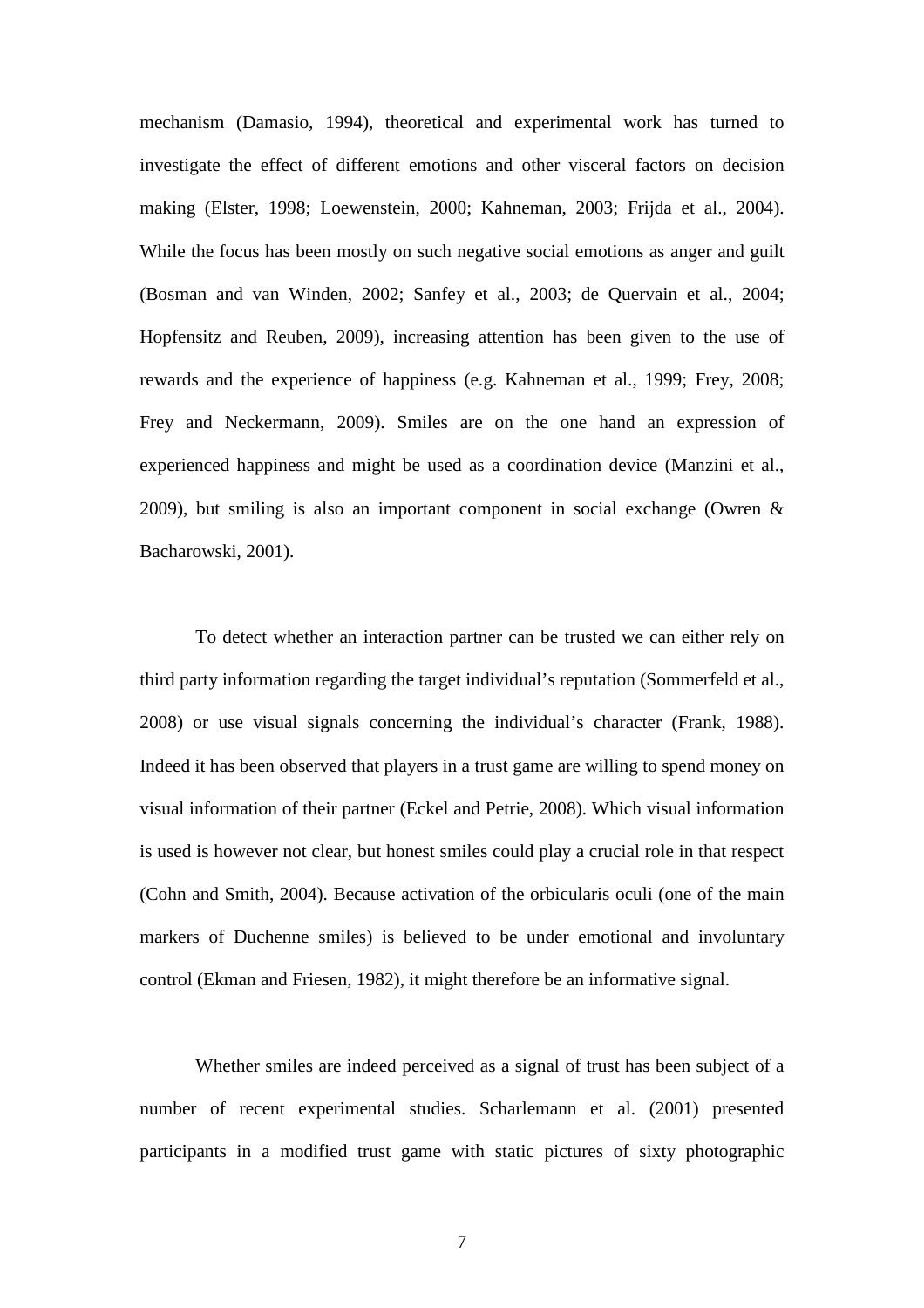models, which were portrayed smiling and with a neutral expression. The results show that smiling pictures are more often trusted than their non-smiling counterpart (68.3% versus 55%). Similarly Mehu et al. (2007b) assess which characteristics are associated with honest smiles. Fifty faces (half male and half female) were rated concerning ten different attributes: attractiveness, generosity, trustworthiness, competitiveness, health, agreeableness, conscientiousness, extroversion, neuroticism, and openness to experience. The findings show that Duchenne smiles played a significant role in the assessment of generosity and extroversion. Further, van 't Wout and Sanfey (2008) observe that judgments of facial trustworthiness is related to sending money in a trust game. In this study, ratings of player trustworthiness (based on showing a photograph of each player) were a significant predictor of how much money these players were given in a standard one-shot trust game. In a follow-up study, Chang et al. (2010) replicate these findings in a repeated trust game.

One drawback of such studies is the use of static pictures of smiles. Indeed Scharlemann et al. conclude that "the use of still photograph biases the perception of the facial expressions. [...] Dynamic footage of facial expression may be a more appropriate mean of eliciting naturalistic viewing patterns". Such facial dynamics have been studied by Krumhuber et al. (2007). In their study participants played a trust game against partners that were presented with short video clips. These video clips were manipulated so as to obtain a true smile, a fake smile and a neutral expression for the same face. Indeed partners displaying an authentic smile were rated higher on perceived trustworthiness, than their fake smiling or non-expressive counterparts.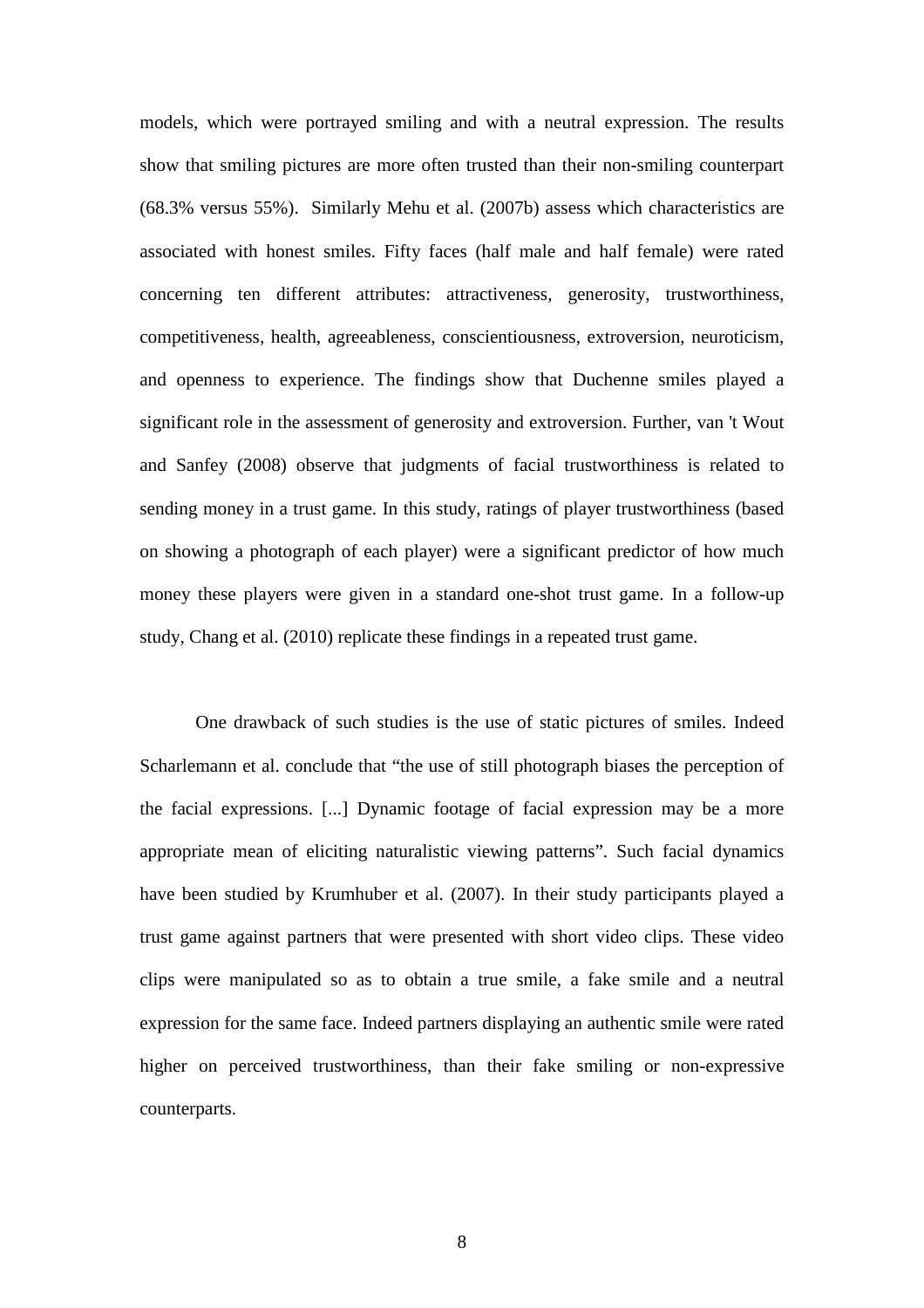Another drawback of the above studies is that they can only be used to assess that smiles elicit trust in others. Whether smiles are truthful indicator of a person's intentions is essential for the importance of smiles as a social signal.

Altruism and cheater detection in social dilemmas has received considerable attention in economics and biology (Cosmides and Tooby, 1992; Gintis et. al., 2001). It is evident that signals that can be used to identify altruists might quickly be imitated by non-altruists and would thus not be reliable (Fehr and Fischbacher, 2005). One suggestion is that altruism as such can serve as a reliable signal of trustworthiness (Smith and Bliege Bird, 2000; Gintis et al., 2001; Lotem et al., 2003). However in many situations behavior of the interaction partner cannot be observed. In order to detect trustworthy partners reliably in one-shot interactions, it is therefore necessary to base decisions on verbal or non-verbal signals sent by the partner.

Brown and Moore (2002) stress that honest signals with reliable emotional basis may be needed to guarantee positive intentions of a counterpart. This leads to the importance of 'emotional expressivity' i.e. the ability to accurately communicate your internal feeling state (Boone and Buck, 2003). However to be reliable, these signals must be costly and therefore difficult to mimic. Smiles and especially honest smiles might be just that. Brown et al. (2003) were the first to observe that videos from self reported altruists are rated differently by neutral observers than videos of non-altruists. Further an analysis of video recordings from altruists and non-altruists showed that self reported altruists showed more orbicularis oculi activity and more symmetric smiles (see also Oda et al.; 2009).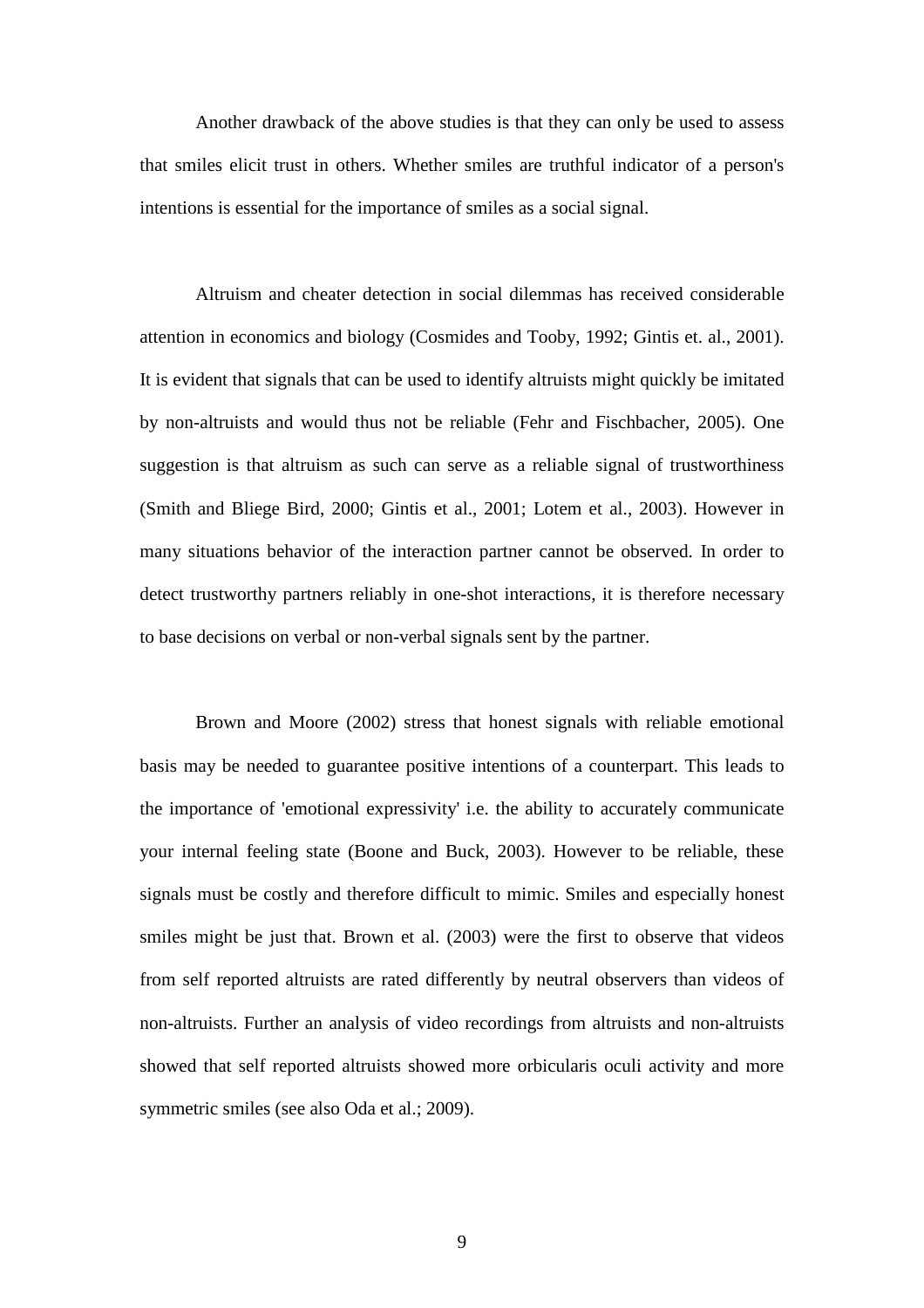To test whether smiles are indeed related to actions in a game requires thus the observation of both behavior and facial expression. Mehu et al. (2007a) suggest that human smiles are more prevalent in situations which involve sharing or exploitations of resources. By filming sixty pairs of friends during a neutral and a sharing decision they observe that significantly more Duchenne smiles are produced during sharing situations. Thus situations requiring sharing elicit smiles and laughter (Mehu and Dunbar, 2008). Whether smiles are also predictive of a specific sharing decision has so far not been studied and is subject of our work.

The model we develop hypothesizes that individuals may be motivated, to a greater or lesser degree, both by reciprocity and by altruism. There is a large literature addressing ways of incorporating social preferences in individual utility functions (see Sobel, 2005, for a survey). It is safe to say that there is no consensus as to the appropriate way of modelling such motivations, and it is emphatically not our intention to propose a general theory here. For instance, in many models of behavior in public goods games, individuals are considered to be motivated either by reciprocity or by altruism but not both (Fehr, Fischbacher & Gaechter, 2003); this is a useful device for focusing on the distinction between unconditional contributors and conditional contributors. Other papers (Hwang & Bowles, 2010; Brülhart & Usunier, 2004) hypothesize that individuals may have both motivations simultaneously to different degrees, and that is the approach we adopt here. This is a plausible and parsimonious way to capture the phenomenon, clearly present in our data, that some trustees are willing to return the same amount that was sent to them, while others adopt a more generous approach. We model this more generous approach as indicating relatively high altruism, but it could equally well arise from inequality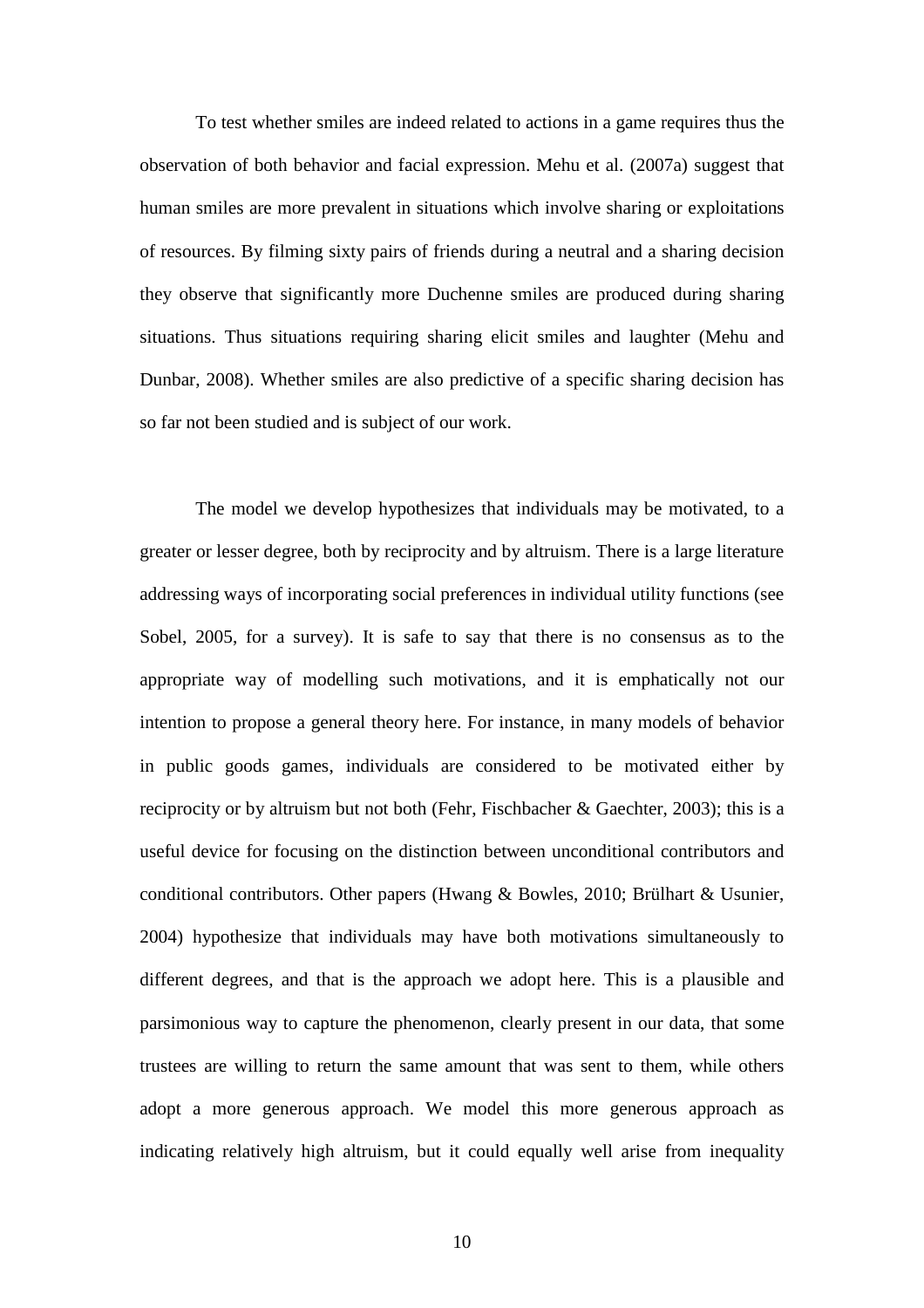aversion and in our experiments the two interpretations would be observationally equivalent; the choice between them is not what interests us in this work.

#### **III. A model of costly signaling prior to a trust game**

## **a. Outline**

There are two players, A and B. To avoid confusion we shall refer to A as "he" and to B as "she", though in the experiment individuals of both sexes take each role.

Player A receives a stake of value *s* and must decide whether or not to send it to player B (we consider *s* to be greater than or equal to 1, without loss of generality). If it is sent it is multiplied by three, and player B may choose to send some part of the new enlarged stake back to A.

Player A's decision will be influenced by his beliefs about Player B along two dimensions – how much Player B cares about strong reciprocity, and how altruistic she is (we make these terms precise below). With respect to strong reciprocity, Player B may be one of two types  $\theta \in (L,H)$ ; for simplicity we assume there are equal proportions of the two types in the population, though nothing of importance turns on this. H-types have stronger preferences for reciprocity than L-types (we can call these High Reciprocators and Low Reciprocators respectively). With respect to altruism, Player B has a component of her utility that is a stochastic function of the amount she sends back to A. Player B knows her own type at the start of the game, and notably when she makes a video clip in order to persuade player A to send her his stake.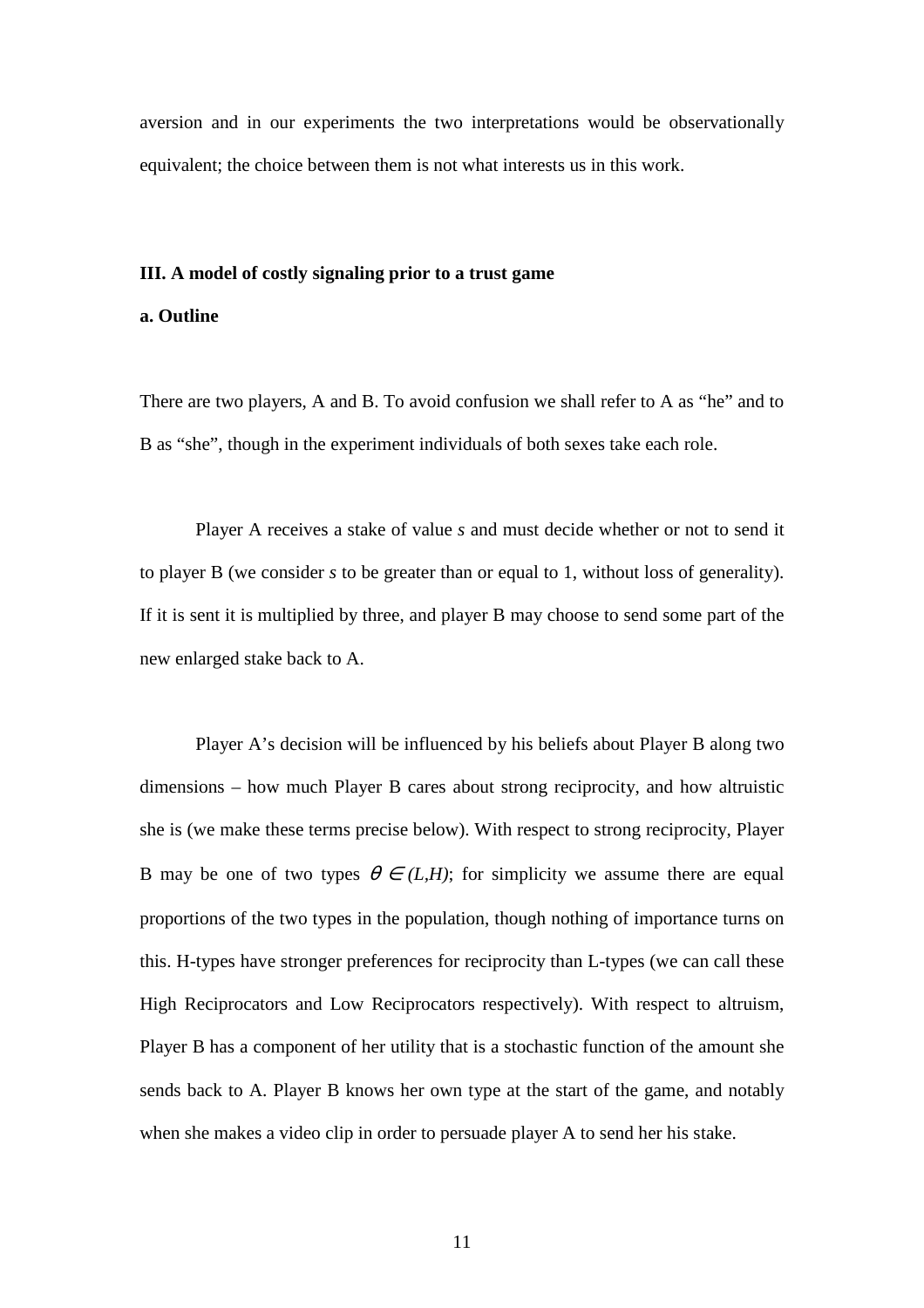If player A sends the stake, player B must decide to send back to player A a multiple *m* of the original stake, where  $m \in (0,1,1.5)$ . Since the stake has been multiplied by 3, this means that she has a choice between keeping half the stake, keeping two-thirds of it, and keeping all of it.

The order of moves is therefore as follows: first B makes a clip which involves sending a costly signal. Then A views the clip and forms a belief about B's type based on the evidence from the clip. If A chooses not to send the stake the game ends, A keeps the stake and B receives a zero monetary payoff (and a total payoff that may include a cost of effort involved in sending the signal). If A chooses to send the stake then B finally chooses what multiple of the stake to return to A, and the game ends.

As is standard we solve the game backwards from the end.

#### **b. Player B's move**

We model player B's motivation for returning a multiple of A's original stake using a random utility function. It is separable in money and in two types of social preference. The first social preference is for strong reciprocity, which we model as a fixed utility derived from sending back at least the original stake to player A, but not otherwise varying according to the amount sent. This utility, which differs between types, is given by  $\alpha_{\theta}$ , where  $1 > \alpha_H > \alpha_L > 0.5$ .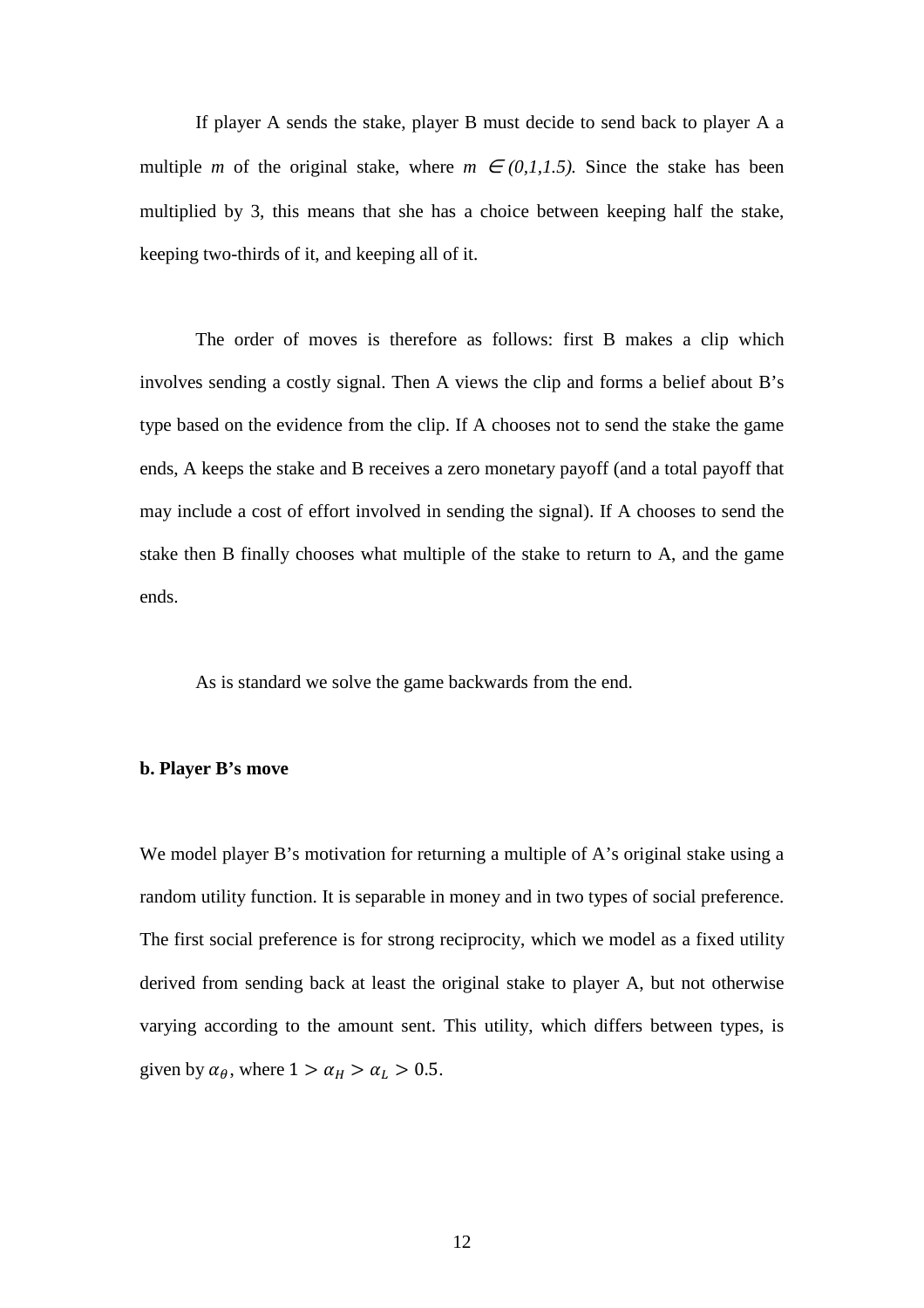The second motivation is altruism, which is increasing in the amount sent back by B to A (it can be thought of as reflecting B's pleasure at knowing that she is increasing A's payoff). We model this as a utility that is a multiple  $\beta$  of the amount returned, plus a random error term ε. The coefficient β is itself random and may be greater or less than one (capturing the fact that, of players who return at least some money, some return only the original stake while others return a larger amount). Specifically,  $\beta \in \{0.5, 1.5\}$  with probability  $(1 - p_{\theta}, p_{\theta})$ . We assume that  $p_H > p_L$  to reflect the fact that individuals with a greater propensity for reciprocity are also likely to be more altruistic.

We therefore model player B's utility function as follows:

(1) 
$$
U_B = 3s - ms + \alpha_\theta + \beta ms + \varepsilon \qquad \text{if } m > 0
$$

2 3 if *m*=0

where the error term  $\varepsilon$  has a zero mean, and is uniformly distributed between -0.5 and  $+0.5.$ 

It is straightforward to see that if  $\beta$ =1.5, player B will always choose  $m$ =1.5, since his utility is always strictly increasing in *m*. Thus either type of player will choose  $m=1.5$  with probability  $p_{\theta}$ .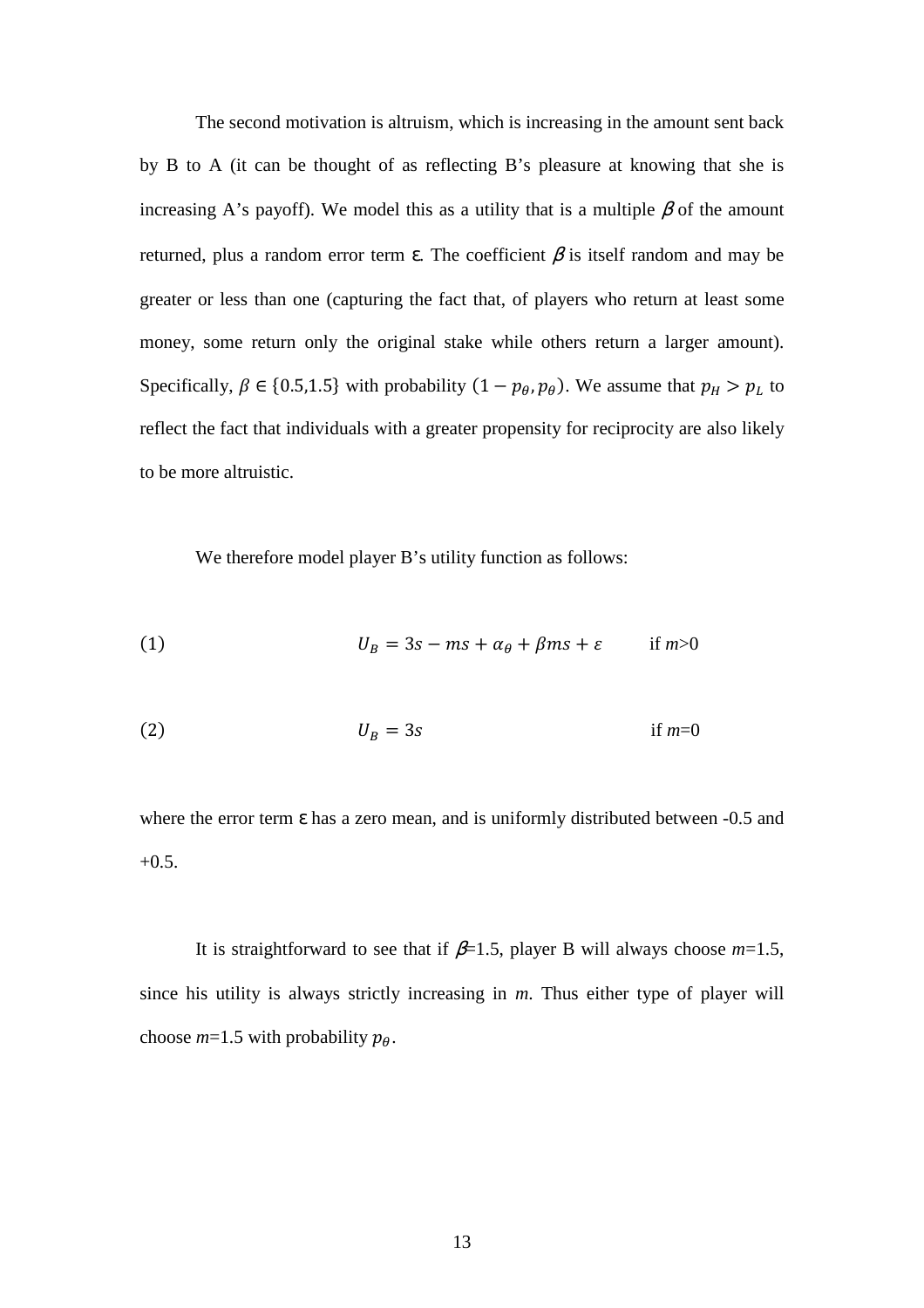If β=0.5 on the other hand, player B's utility is strictly decreasing in *m* once *m* is positive. Thus B will either choose *m*=0 or *m*=1. The probability of choosing *m*=1 is therefore the probability that:

$$
\alpha_{\theta} > \frac{s}{2} - \varepsilon
$$

If  $s=1$ ,  $\frac{s}{2} - \varepsilon$  is distributed uniformly on [0,1], so the probability that  $m=1$  is just  $(1-p_\theta)\alpha_\theta$ .

If  $s=2$ ,  $\frac{s}{2} - \varepsilon$  is distributed uniformly on [0.5,1.5], so the probability that  $m=1$ is just  $(1 - p_{\theta})(\alpha_{\theta} - 0.5)$ .

We can write this probability as a function of *s*, namely as

$$
(1-p_\theta)(\alpha_\theta+\tfrac{(1-s)}{2}).
$$

We therefore summarize in Table 1 the probabilities of choosing different values of *m* according to whether the player is of high or low type and whether the stakes are high or low, as follows:

[Table 1 here]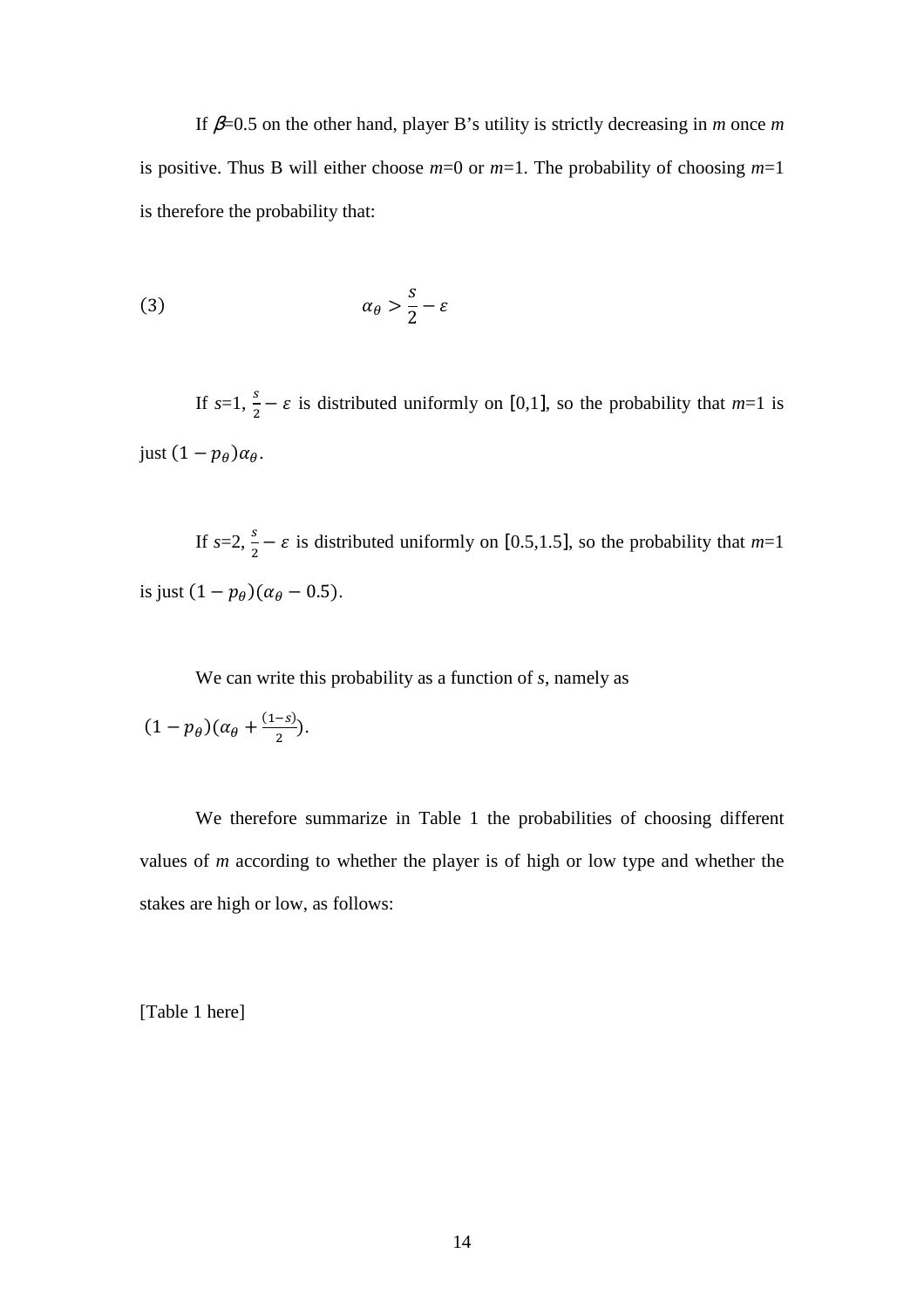#### **c. Player A's move**

Player A will send the money if the expected value of doing so is greater than the sure value of keeping it.

We also model player A's decision using a random utility function. We ignore altruism on the part of player  $A^{13}$  and consider his utility as given by his expected payoff plus an error term  $\eta$  which is uniformly distributed between –e and 0 (we can consider this as a way of allowing for risk aversion while keeping the advantages of linear utility:  $\eta=0$  corresponds to risk neutrality, while  $\eta=-e$  is the highest risk aversion in the population).

Player A's decision then depends on  $\chi$  his subjective probability of facing a High Reciprocator type. He will send the money if the gain from receiving a net profit of half the original stake, multiplied by the probability that B chooses *m*=1.5, exceeds the loss of the whole original stake, multiplied by the probability that B chooses  $m=0$ . Formally, A sends the money iff:

(4) 
$$
0.5(\gamma p_H + (1 - \gamma)p_L) + \eta > 0
$$

 $\overline{a}$ 

$$
\gamma(1-p_H)(\frac{(1+s)}{2}-\alpha_H) + (1-\gamma)(1-p_L)(\frac{(1+s)}{2}-\alpha_L)
$$

 $13$  One reason for doing so is that it is plausible that A players would be less likely to feel altruism towards those B players they believed were likely not to return them any money, and therefore the calculation how likely the B player is to return money precedes and predetermines the effect of altruism on player A's decision. This is a hard phenomenon to analyze, and we have chosen to ignore it to focus on the issues more central to this paper.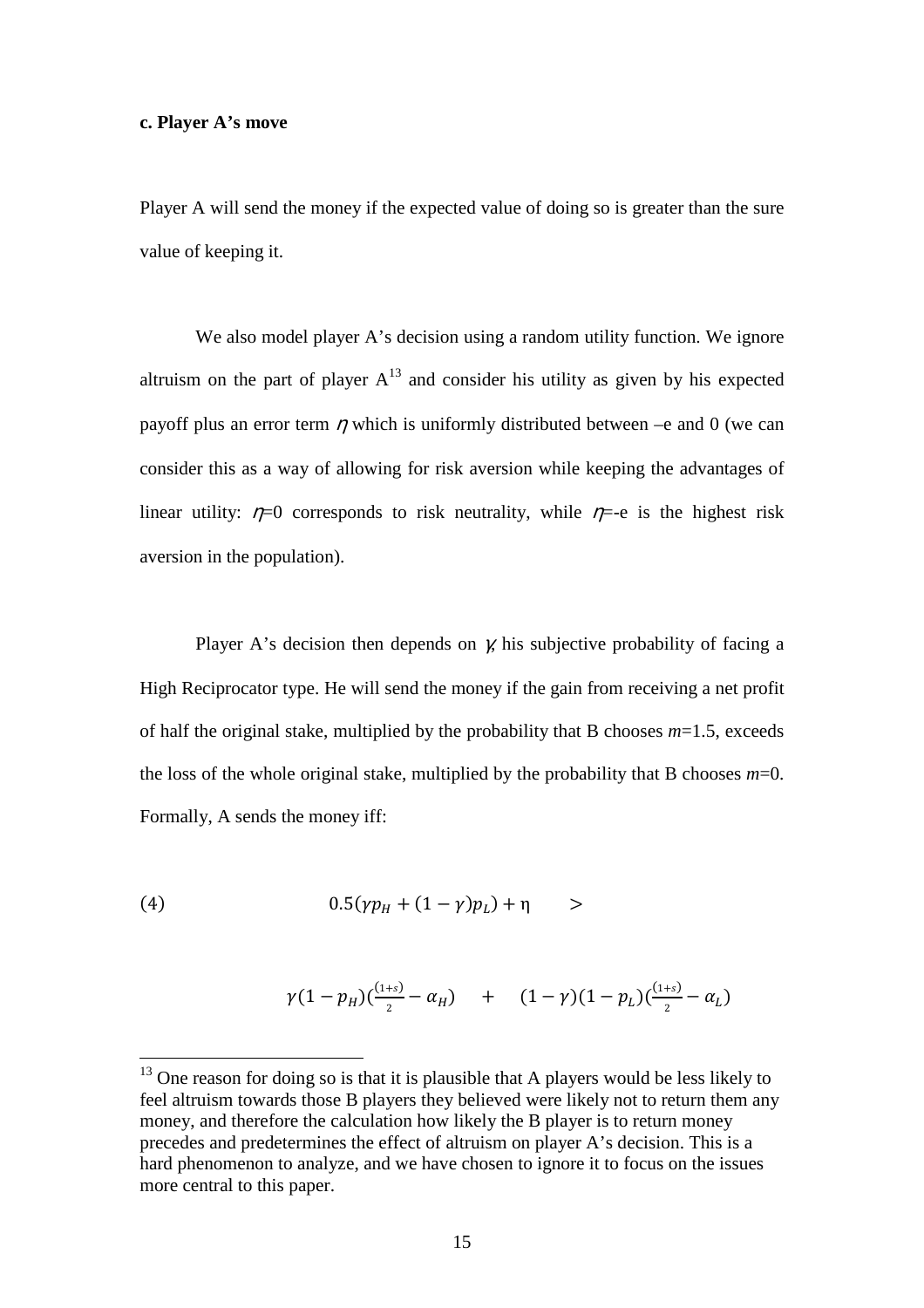Notice that the right hand side of equation (4) is strictly increasing in *s*. This means that, for given γ, player A is less likely to send the money when the stakes are high than when they are low. Thus if we observe a higher probability of sending the money when the stakes are high, this must mean that A players have higher levels of γ.

Because of the uniform distribution of η, we can write the probability that an A player sends the money, given the value of  $\gamma$  as  $q_{\gamma}$ , where

(5) 
$$
q_{\gamma} = \frac{[0.5(\gamma p_H + (1 - \gamma)p_L) - \gamma (1 - p_H)((1 + s)/2 - \alpha_H) - (1 - \gamma)(1 - p_L)((1 + s)/2 - \alpha_L)]}{e}
$$

Differentiating (5) with respect to  $\gamma$ yields:

(6) 
$$
\frac{\partial q_{\gamma}}{\partial \gamma} = \frac{[0.5(p_H - p_L) - (1 - p_H)((1 + s)/2 - \alpha_H) + (1 - p_L)((1 + s)/2 - \alpha_L)]}{e} > 0
$$

Differentiating (6) with respect to *s* yields

(7) 
$$
\frac{\partial^2 q_{\gamma}}{\partial \gamma \partial s} = \frac{(p_H - p_L)}{2e} > 0
$$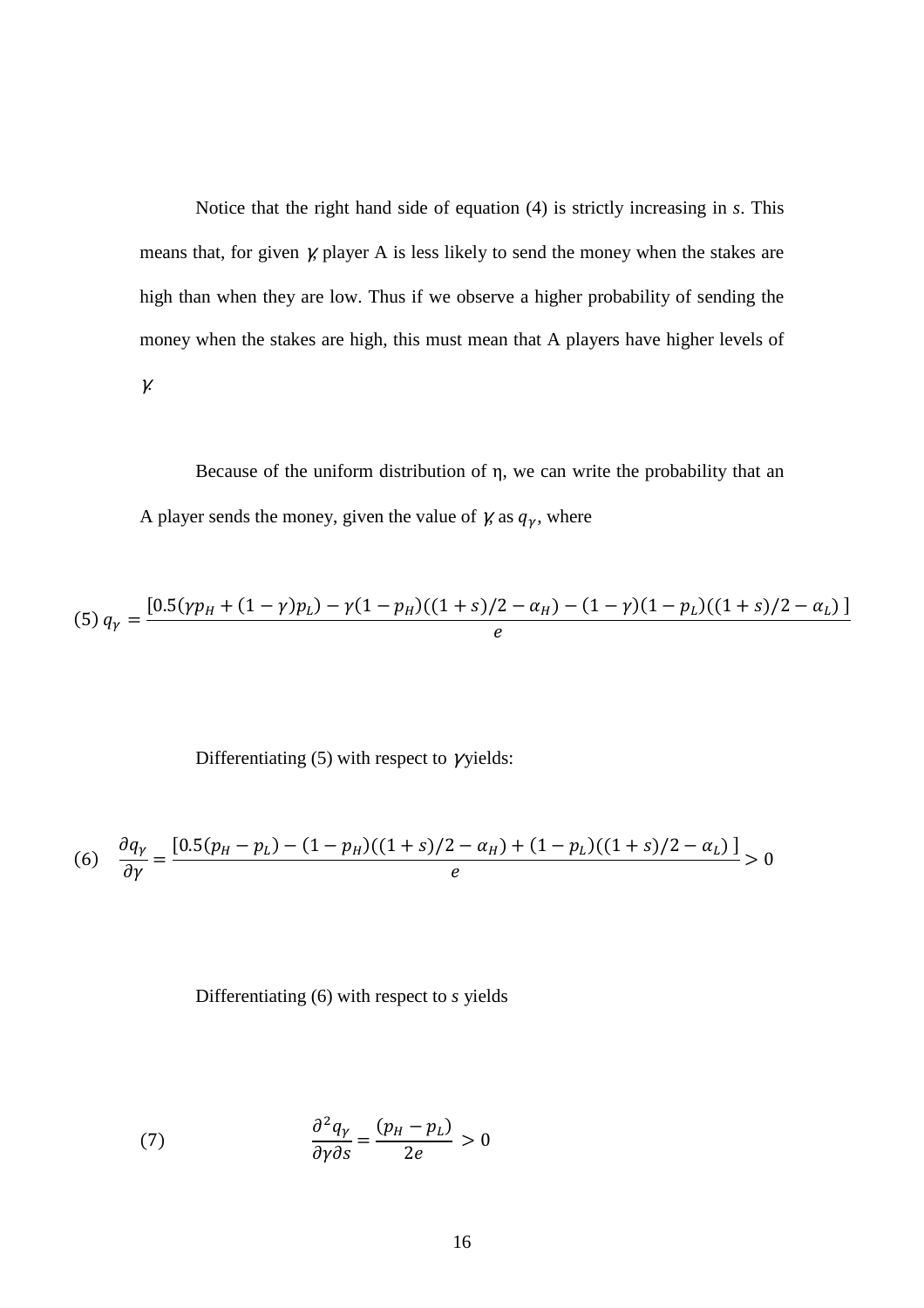which shows that a given increase in  $\gamma$  will result in a larger increase in  $q_{\gamma}$  when  $s=2$ than when *s*=1. So higher stakes make the probability of sending the money more sensitive to player A's subjective probability that player B is the High Reciprocator type.

#### **d. The signal**

Now consider the making of the video clip. Player B invests effort *e*, which has an increasing convex cost  $c_{\theta}(e)$ , where  $c_H(e) < c_L(e)$  for all positive values of *e*.

This effort produces a smile whose quality is related to the effort exerted via an increasing function  $g(e, \tau)$ , where  $\tau$  is a random variable, and the probability distribution function  $f(g|e)$  has the Monotone Likelihood Ratio Property.

We begin by assuming that this smile has a predictable positive effect on player A's subjective probability  $\gamma$  that player B is the High Reciprocator Type. Without such an effect neither player would have any incentive to exert any effort at all. This effect can be represented by the "smile function"  $\gamma = \gamma(g)$ , where  $\gamma' > 0$ . The function  $\gamma(g)$  need not be concave but if not  $c_{\theta}(e)$  must be sufficiently convex to yield a unique interior solution.

We next go on to show that if player B knows this, and if the quality of the smile responds to her effort, she has reason to invest effort in smiling in such a way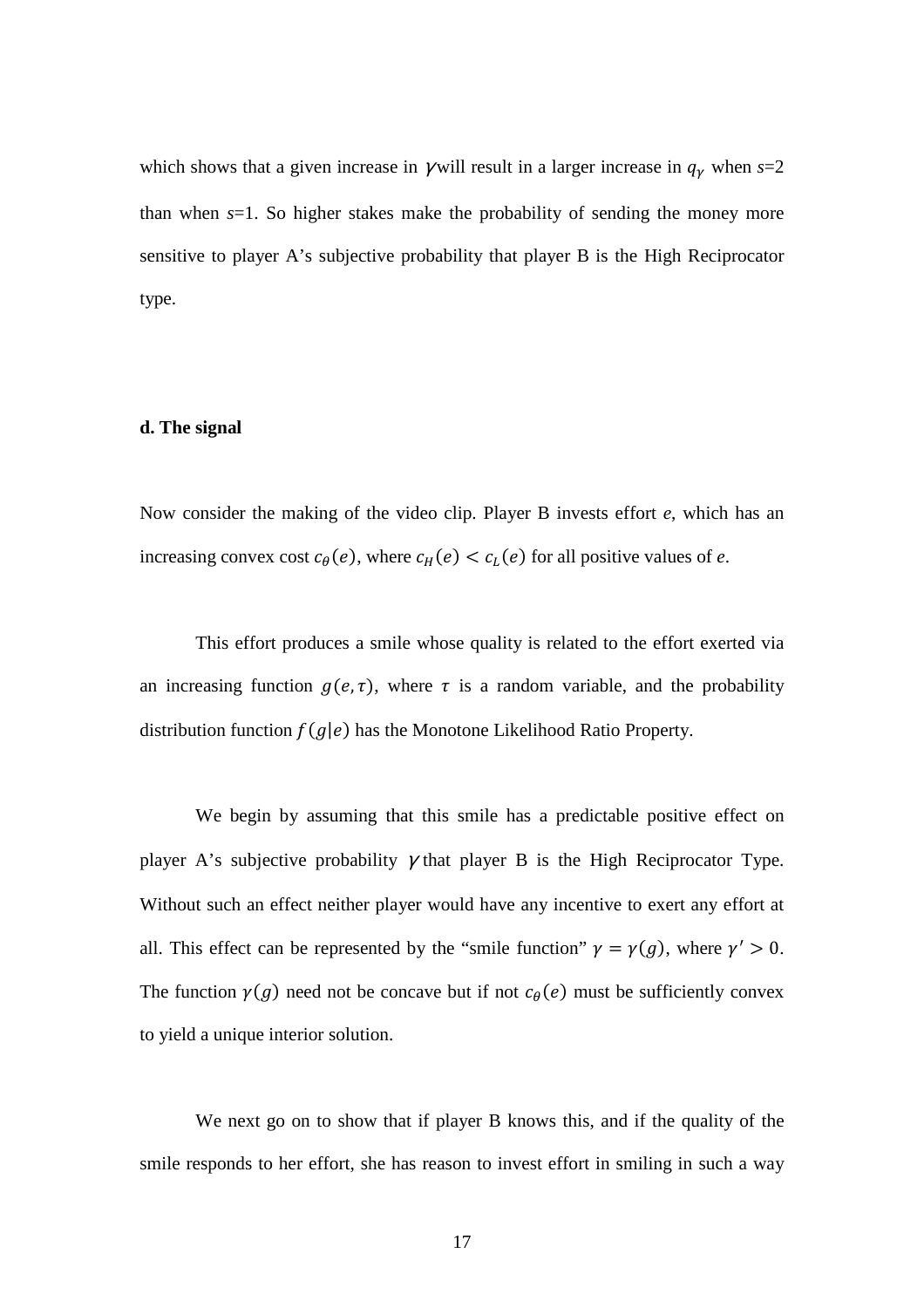that the smile will indeed be a positive signal not just of her effort but also of the probability that she is the High Reciprocator type. Thus A's tendency to display greater trust in individuals who have more convincing smiles is one that could be expected to evolve under natural selection since it would correspond to a real empirical regularity.

To see this, write  $V_{\text{S}\theta}$  for the expected utility B will receive if player A sends the money and note that  $V_{sH} \ge V_{sL}$ .<sup>14</sup> Writing  $e_{s\theta}^*$  for the optimal choice of effort by a player B who is playing for stake *s* and is of type  $\theta$ , since  $c_H(e) < c_L(e)$  it follows that

$$
(8) \t\t e_{sH}^* > e_{sL}^*
$$

It is also straightforward that  $V_{2\theta} > V_{1\theta}$ , and therefore that

$$
(9) \t\t\t e_{2\theta}^* > e_{1\theta}^*
$$

 $\overline{a}$ 

Any function  $g(e, \tau)$  that has the Monotone Likelihood Ratio Property will imply that the conditional probability that Player B is the High Reciprocator Type is increasing in the value of  $g(e, \tau)$ . To see this note that Bayes' Law with a uniform prior implies that

 $14$  The reason why the expected utility for B players of type H is higher than the utility for those that are L is that they have more altruism payoff than L players do. They could choose to return the same amount as L players do and would get at least as much utility as L players from doing so. In fact they choose to return more (in expected terms) than L players do, so their expected utility must be higher.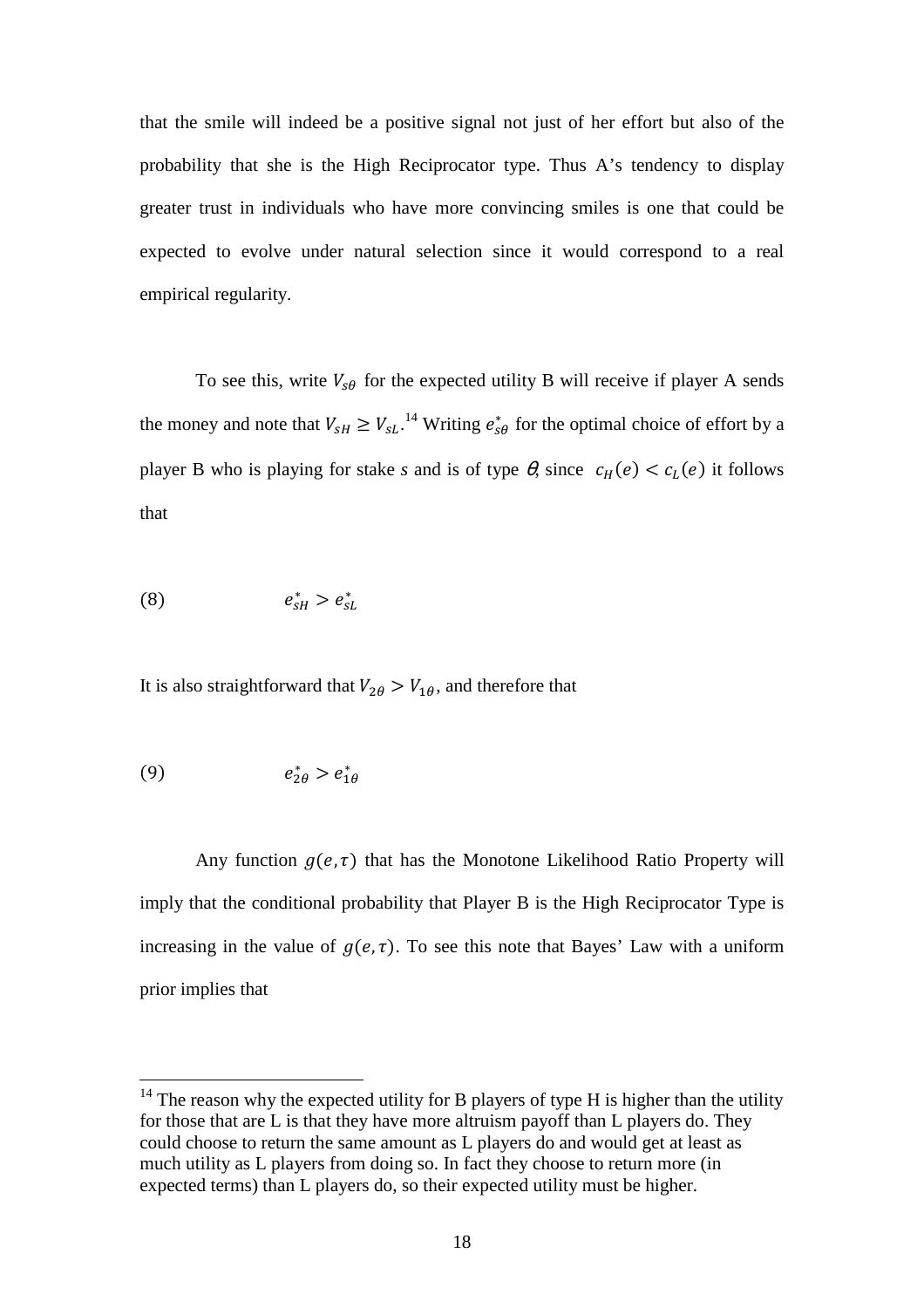(10) 
$$
prob(\theta = H|g(e,\tau)) = \frac{1}{1 + f(g|e_{sL}^*)/f(g|e_{sH}^*)}
$$

which is monotonically increasing in  $q$  by equation (8) and the Monotone Likelihood Ratio Property. This means that an increasing smile function  $\gamma(g)$  is indeed consistent with natural selection and therefore we can predict, substituting the smile function into equation (6), that

$$
\frac{\partial q_{\gamma}}{\partial g} > 0
$$

Finally, given that the convincingness of smiles is the result of effort in the way described in equation (10), we can calculate how the expected gain to A from sending money is related to smile quality. We write the expected gain to A from sending the money, conditional on smile quality as follows

(12) 
$$
E(U_A|g,s)
$$
  
=  $(pr(\theta = H|g)) \left[ 1.5s. p_H + s(1 - p_H)(\alpha_H + \frac{(1 - s)}{2}) \right]$   
+  $(1 - pr(\theta = H|g)) \left[ 1.5s. p_L + s(1 - p_L)(\alpha_L + \frac{(1 - s)}{2}) \right] - s$ 

We can rewrite (12) as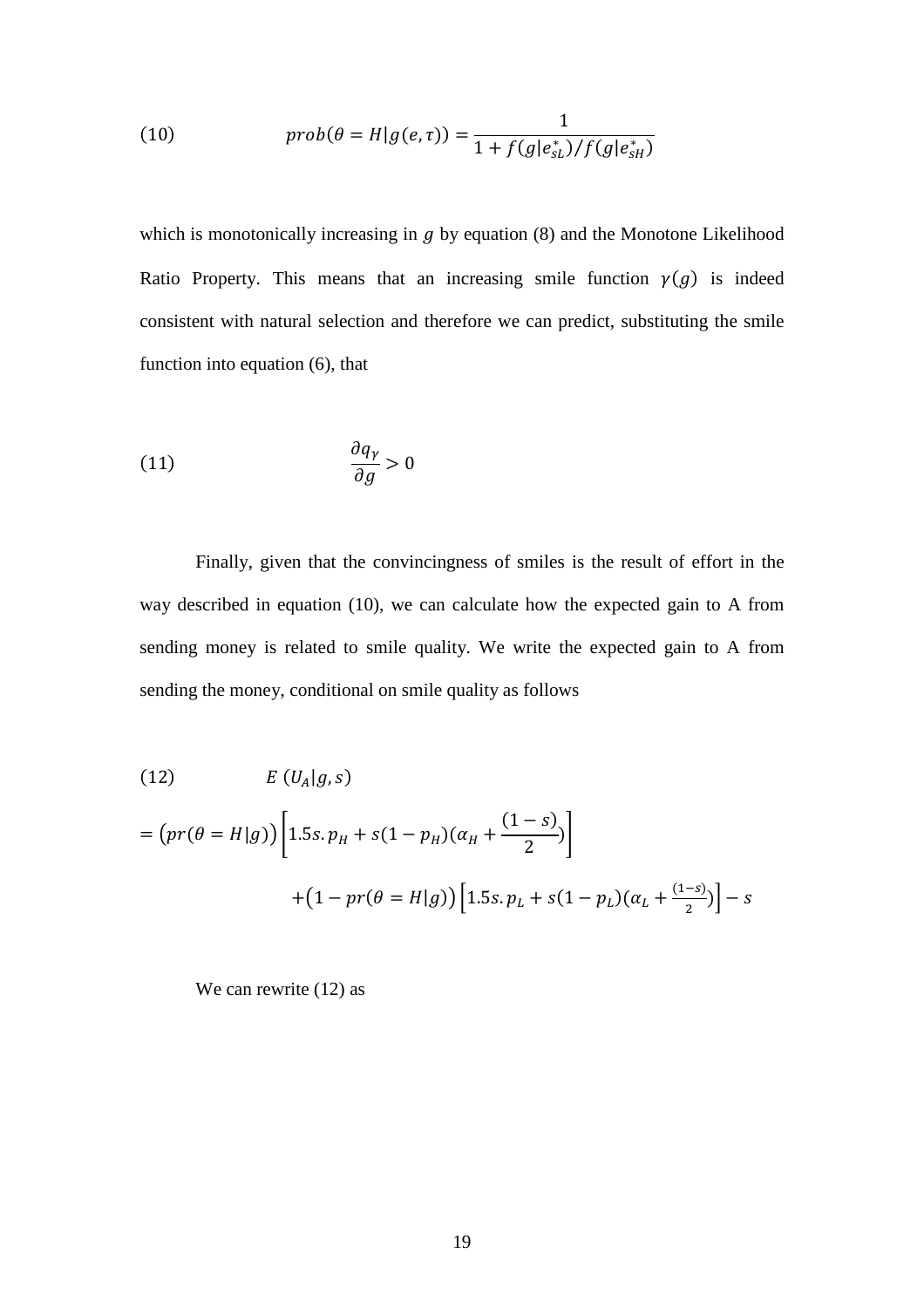(13) 
$$
E(U_A|g,s)
$$
  
=  $(pr(\theta = H|g)) \left[ 1.5s. (p_H - p_L) + s(\alpha_H - \alpha_L) - \frac{s(1-s)}{2} (p_H - p_L) + s(p_L \alpha_L - p_H \alpha_H) \right] + \left[ 1.5s. p_L + s(1 - p_L)(\alpha_L + \frac{(1-s)}{2}) \right]$ 

and therefore we can write the derivative of  $E(U_A|g, s)$  with respect to  $pr(\theta = H|g)$ as

(14) 
$$
\frac{\partial E (U_A | g, s)}{\partial pr(\theta = H | g)} = s[(s + 0.5)(p_H - p_L) + (\alpha_H - \alpha_L) + (p_L \alpha_L - p_H \alpha_H)]
$$

which is strictly positive because

(15) 
$$
[(s + 0.5)(p_H - p_L) + (\alpha_H - \alpha_L) + (p_L \alpha_L - p_H \alpha_H)] >
$$

$$
(s + 0.5)(p_H - p_L) + \alpha_H (1 - p_H) - \alpha_H (1 - p_L) =
$$

$$
[(s + 0.5)(p_H - p_L) - \alpha_H (p_H - p_L)]
$$

and the expression on the RHS is positive for any  $s \geq 0.5$ .

From this it follows, given (10), that

(16) 
$$
\frac{\partial E\left(U_A|g,s\right)}{\partial g} > 0 \quad \forall g,s
$$

which is just the statement that the expected gain to player A from sending the stake to player B is increasing in the perceived convincingness of player B's signal.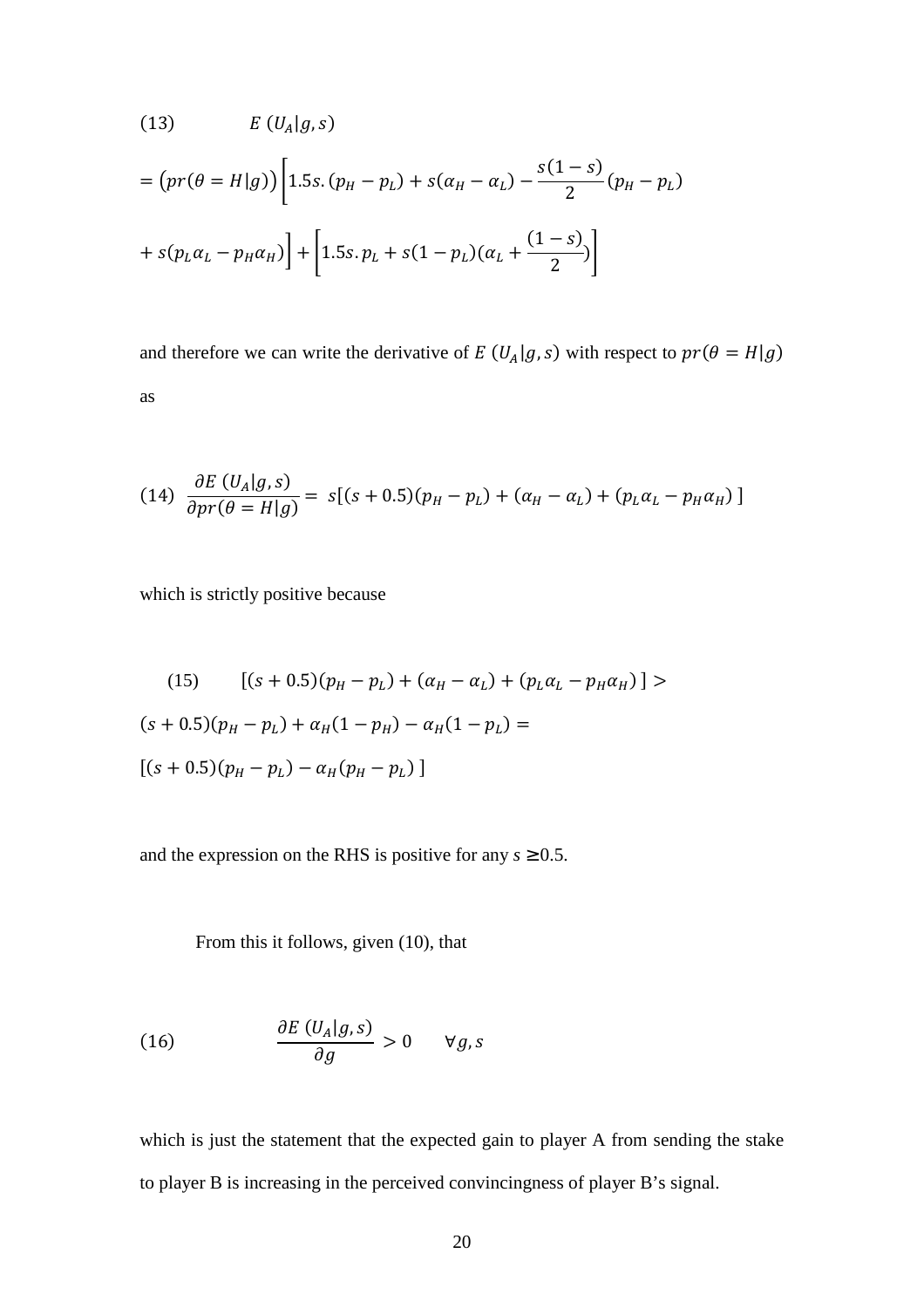#### **e. Testable implications**

Our test of the hypothesis that smiling convincingly is a costly signal, therefore, amounts to testing the following:

The costliness of the signal: inequality (9); The effectiveness of the signal in inducing cooperation: inequality (11); The informativeness of the signal: inequality (16).

## **IV. Experimental Methods and Data Description**

We use a simplified version of the original trust game, proposing senders a binary choice of trust or no trust and trustees three different return options<sup>15</sup>. Sessions for trustees were conducted first, to allow them to record their video messages. Their actions were obtained by the strategy method at the same moment. Decisions for senders and trustees were incentivized and earnings were according to their partners' decisions. Therefore payout for trustees did not take place until after senders had made their respective trust decisions.

 Video messages were produced by eighty-four volunteers aged between 18 and 35 years recruited from the general population in Toulouse, France. We told trustees they would face two different but unknown partners who might be persuaded to send them a sum that would be tripled if they did so. The difference between the two games was that in the first, trustees recorded their video message before being

 $\overline{a}$ 

<sup>&</sup>lt;sup>15</sup> See Hopfensitz & Reuben (2009).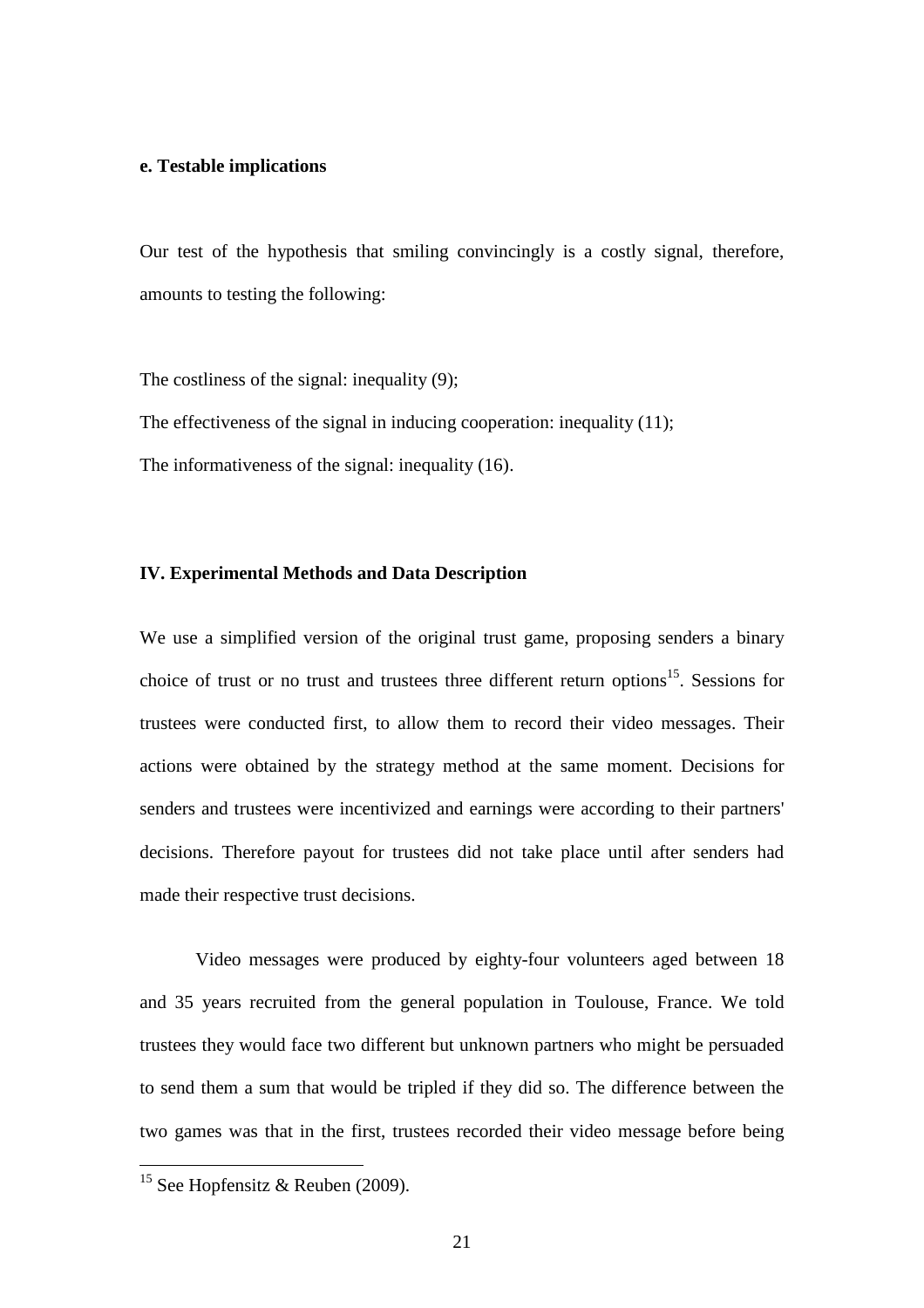informed about the precise payoffs and thus before taking their decision, while in the second game they recorded their message after taking their return decision<sup>16</sup>. The trustee had to choose between returning nothing, the sender's original stake or 1.5 times the sender's original stake (thus half the total amount). Trustees were randomly split into two payoff treatments: stakes in the Low treatment were 4 euros, and stakes in the High treatment were 8 euros. Video clips were made on a professional TV platform, and a practice clip helped participants to become familiar with the environment. A total of 168 video clips was obtained, two for each trustee. Verbal messages during clips were standardized by giving a predetermined sentence to trustees that had to be memorized. To make the message natural for trustees they included in this sentence their name, age and occupation and were reassured that the precise wording did not matter. Video clips lasted around fifteen seconds on average, with the fastest at around ten and the slowest at around twenty seconds.

 Senders' behavior and evaluation of video clips were obtained in two waves of experiments conducted in a different experimental laboratory to minimize the risk that senders might recognize trustees. A total of 198 student participants were recruited at the University of Lyon; 84 senders participated in the first wave and 114 in the second. The difference between the two waves was that participants in the first wave were matched with trustees and their decisions determined trustees' payoffs. Participants in the second wave made trust decisions and were paid according to

 $\overline{a}$ 

<sup>&</sup>lt;sup>16</sup> These two treatments were always presented in the same order, due to the impossibility of having participants first play a game where they are informed about payoffs and then a game where they do not know about the different payoff options.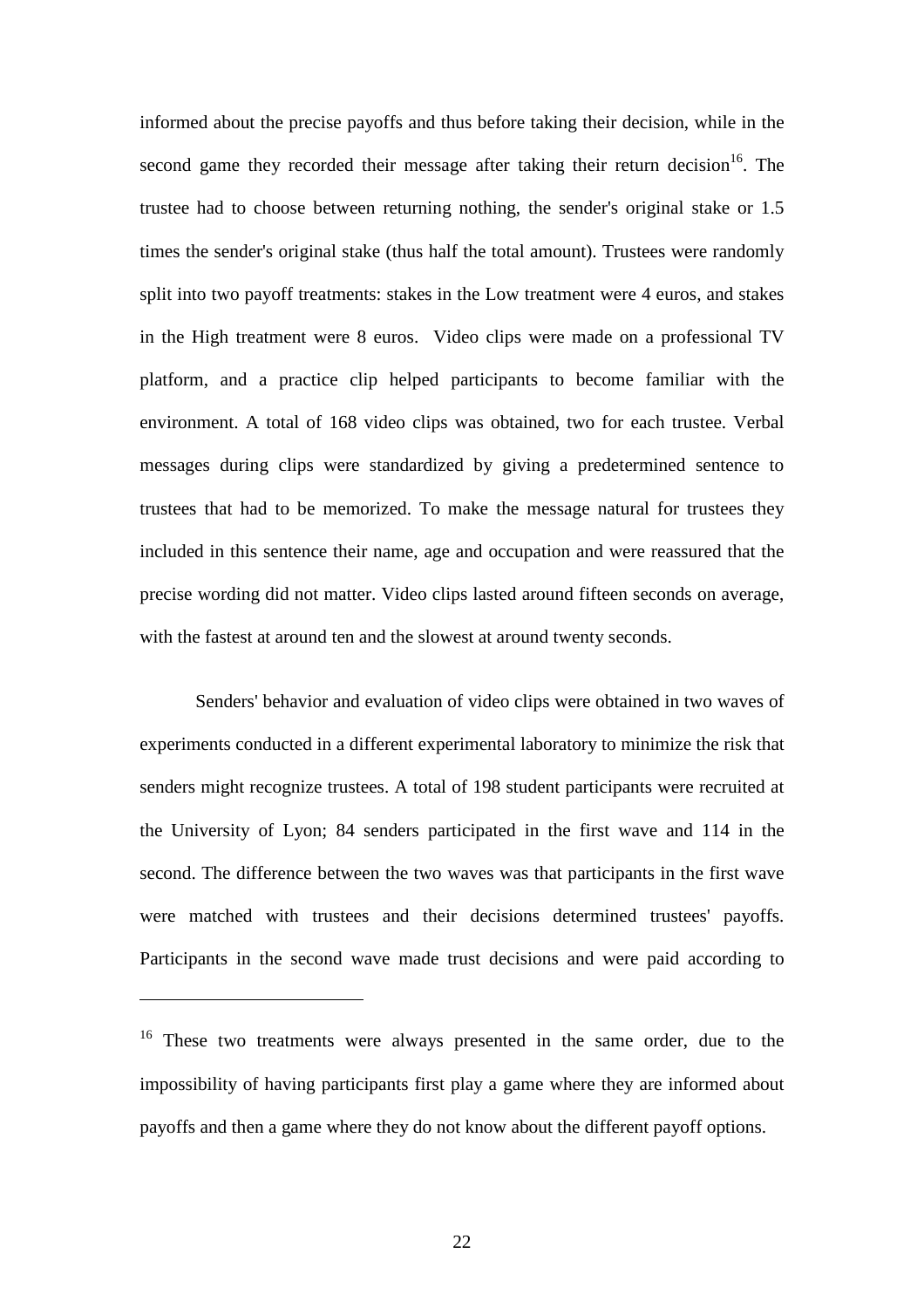trustees' initial decision. Observations from the first wave therefore concern games where sender and trustee faced the same stake size. In the second wave senders were informed only that trustees might return nothing, their initial endowment or 1.5 times their endowment. The actual stake size of their partner was varied: half of each sender's video messages came from participants in the High stake treatment and half came from the Low stake treatment.

 In the first and second waves each sender viewed a total of 42 (respectively 28) clips in two series of 21 (resp. 14). For each clip the sender was asked to decide whether to send money to the trustee, and then to rank the trustee on an 8-point scale along a number of dimensions including how much they smiled, how genuine were their smiles, their attractiveness, their trustworthiness, their intelligence and their selfconfidence. Senders were matched at random with one of the trustees from each series and received payoffs determined by the actual decision of this real partner. To ensure anonymity for trustees it was not revealed which of the clips viewed had been selected to determine senders' payoffs. From the first wave a total of 21 decisions and ratings concerning each of the 168 clips was obtained. In the second wave senders were presented with one of three different payoff treatments (Low: 4 Euro; High: 8 Euro; Super High: 12 Euro) and made half of their decisions concerning partners from the Low and half concerning partners from the High trustee treatment. From the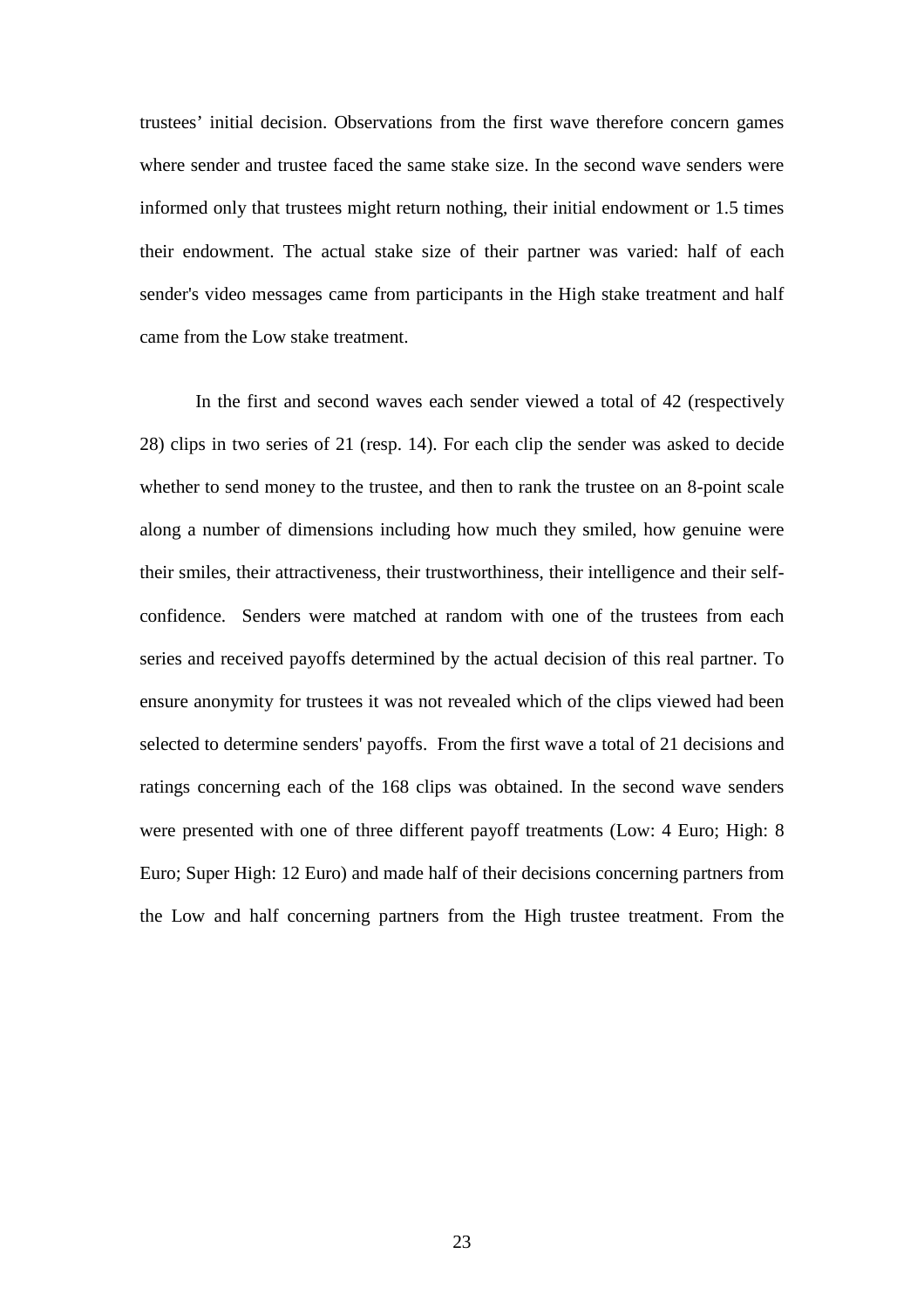second wave an average of 19 decisions and ratings for each clip were obtained<sup>17</sup>. Figure 1 summarizes the choices made by the participants. [Figure 1 here ]

 All results reported use the pooled data from the two waves of the experiment. A dummy variable distinguishing the two waves was never significant in any specification, indicating that the two waves were conducted under indistinguishable conditions.

#### [Table 2 here]

 $\overline{a}$ 

 Table 2 summarizes the characteristics of our participants for each group of players. The first column reports the means and standard deviations for the senders. This subsample is exactly gender-balanced, the average age is 22 years old and 92% are currently students. For a given sender, the proportion of decisions for which she decided to send money ranges from 0 to 1. Of the 198 participants, 3 participants decided to send money to every partner, and 20 decided never to send money. On average, each sender decides to cooperate with 37% of their partners. Column (2) concerns the trustees, who are 25 years old on average. The sample of trustees comes from a less homogeneous population than the senders since only 46% are students. The sample of trustees is fairly balanced with 55% of women. As described above, the trustees recorded two video clips and made a decision about how to share the pie for each clip. In the first decision (made after the first clip), 55% of the participants

 $17$  Owing to some volunteers' not turning up for their session of the experiment there was a slight variation in numbers of ratings per clip: the clips in our dataset have an average of 40 ratings each, with a minimum of 38 and a maximum of 45.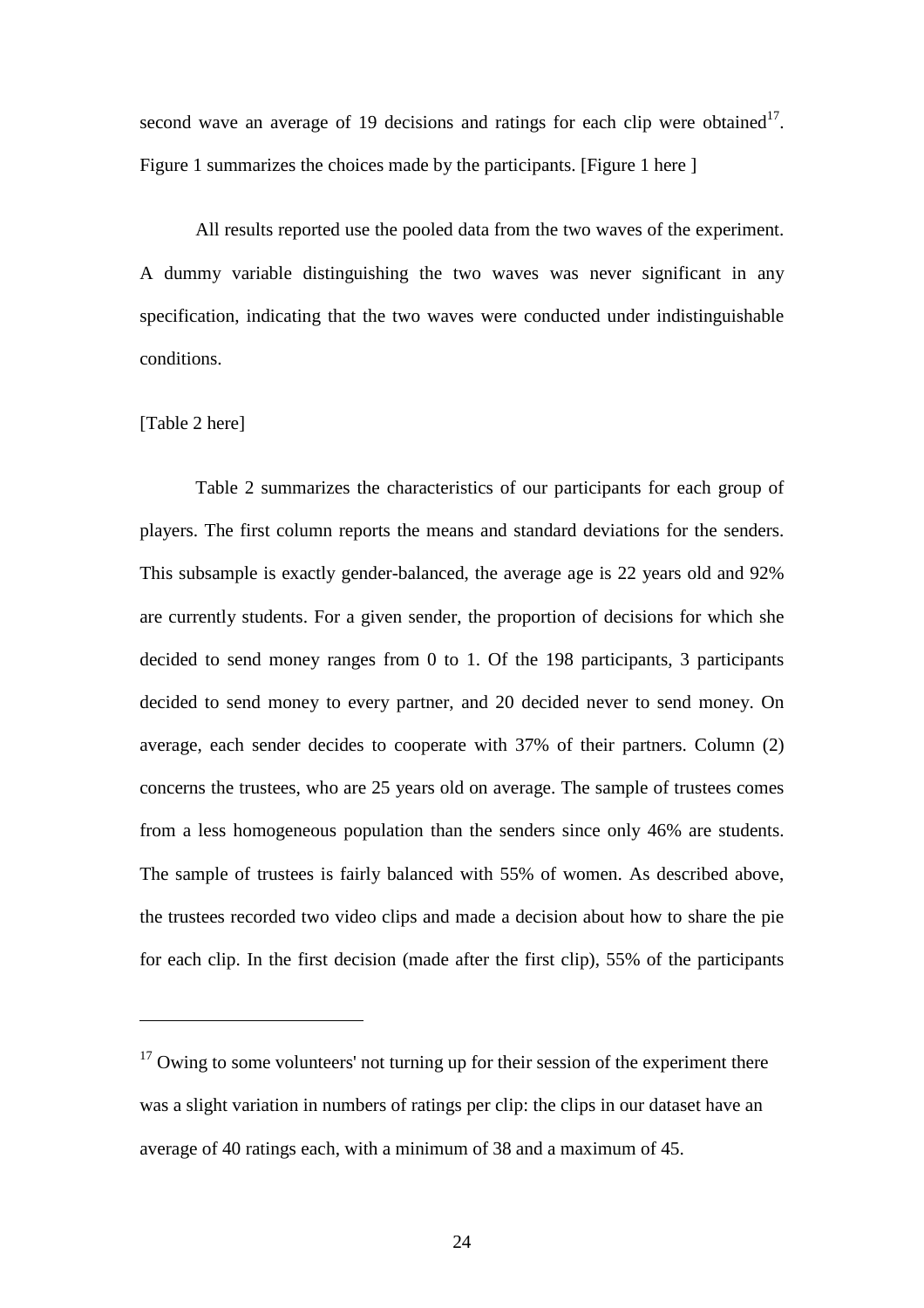decided to share equally the amount received multiplied by 3, 31% decided to send back the original stake to the sender and to keep 2/3 of the total pie, and the remaining 14% decided to return nothing. In the second decision (made before the second clip), the distribution suggests a slight shift from equal sharing to sending nothing.

#### **V. Results**

Figure 2 shows a comparison of High and Low treatments of trustees in terms of the average ratings by senders of the genuineness of their smiles, their average trustworthiness rating, the proportion of senders who decided to send money, and the proportion of trustees who chose to return at least some of the money they received. The latter is a measure of their being motivated by social preferences, since trustees had nothing financially to gain from returning the money to senders.

### [Figure 2 here]

 Figure 2 indicates that trustees under the High treatment (playing for twice the stakes of those under the Low treatment) are perceived as having more genuine smiles and as being more trustworthy, and are associated with a higher percentage of senders sending money, although a smaller percentage of trustees under the High treatment actually return any money to the senders. It might be thought that the positive correlation of the High treatment with smile genuineness and with selfish behavior would imply that genuine smiles are positively correlated with selfish behavior. However, Figure 3 indicates that this is not so. The explanation is that those in the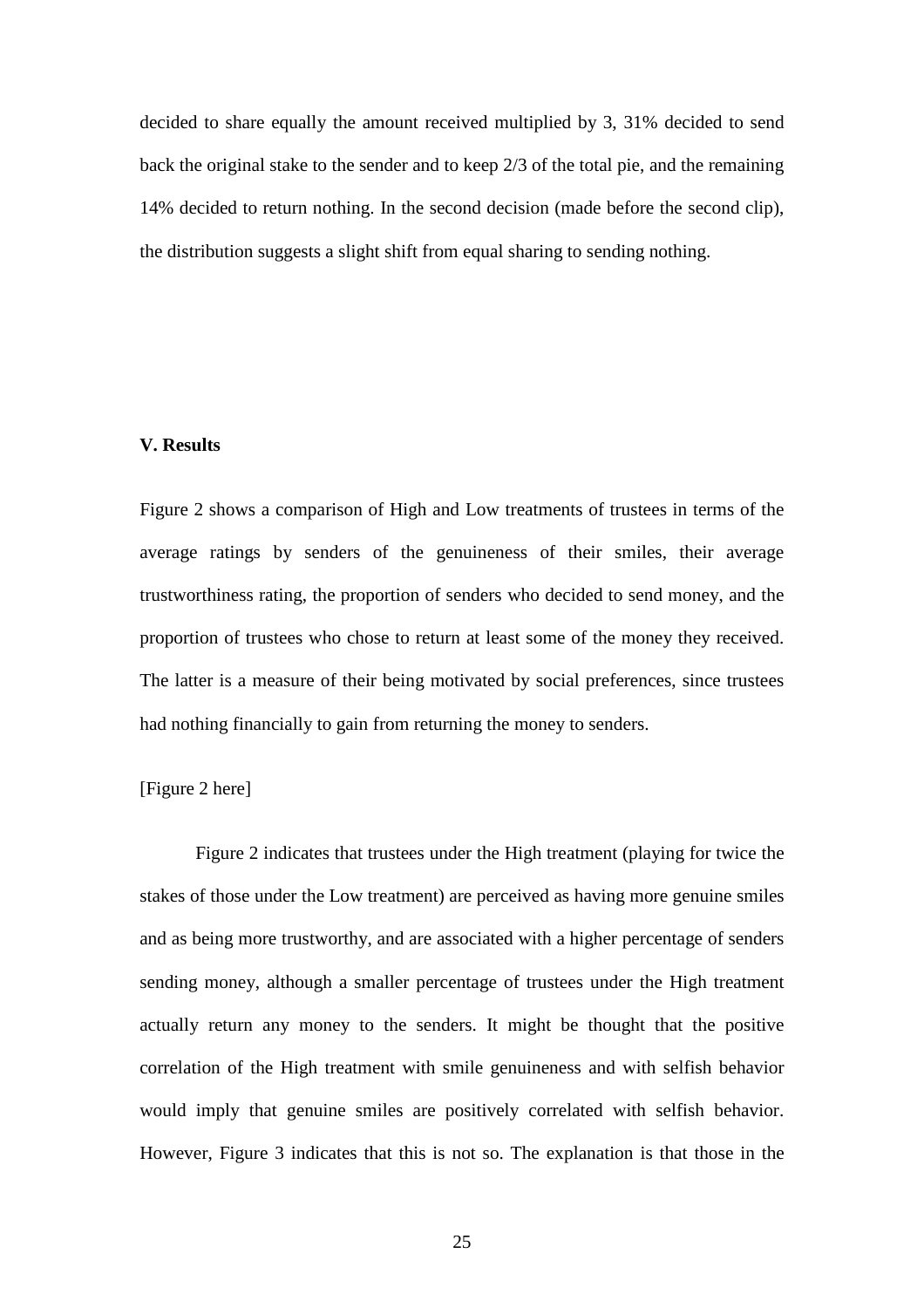High group who *succeeded* in making genuine smiles were not a random subset of those in the High treatment; they were a more unselfish group than those who did not succeed.

 In Figure 3 clips are divided into those whose smiles were given average ratings above 5 (46% of the clips) and the rest. Clips with smiles perceived as genuine were given higher ratings for trustworthiness, attractiveness and intelligence, and were associated with a higher willingness to send money, but were also associated with a higher willingness to return some money to senders. So overall it appears that the High treatment created both a higher incentive to smile in a way perceived as genuine, and a higher incentive to be selfish instead of returning money to the sender, but that those who succeeded in smiling genuinely were those who were most likely to return the money. As Figures 2 and 3 indicate, all of these comparisons were significant at 5% levels, and all but two were significant at well under 1%. We report one-tailed p-values as the theory yields unambiguous predictions as to the sign of the difference between the groups.

### [Figure 3 here ]

 These comparisons by treatment cannot tell us whether there is a genuine causal effect, for two reasons. First, because of the experimental design and the need to match senders with trustees in the same treatment in the first wave, there was some correlation in the overall data between the treatment of trustees and the treatment of senders: these two treatments need to be separately controlled. Secondly, it is important to control for a number of other dimensions along which clips differed, such as age, gender and so forth. For these reasons multivariate regression analysis is required. We consider our three component hypotheses in turn. In all cases, in order to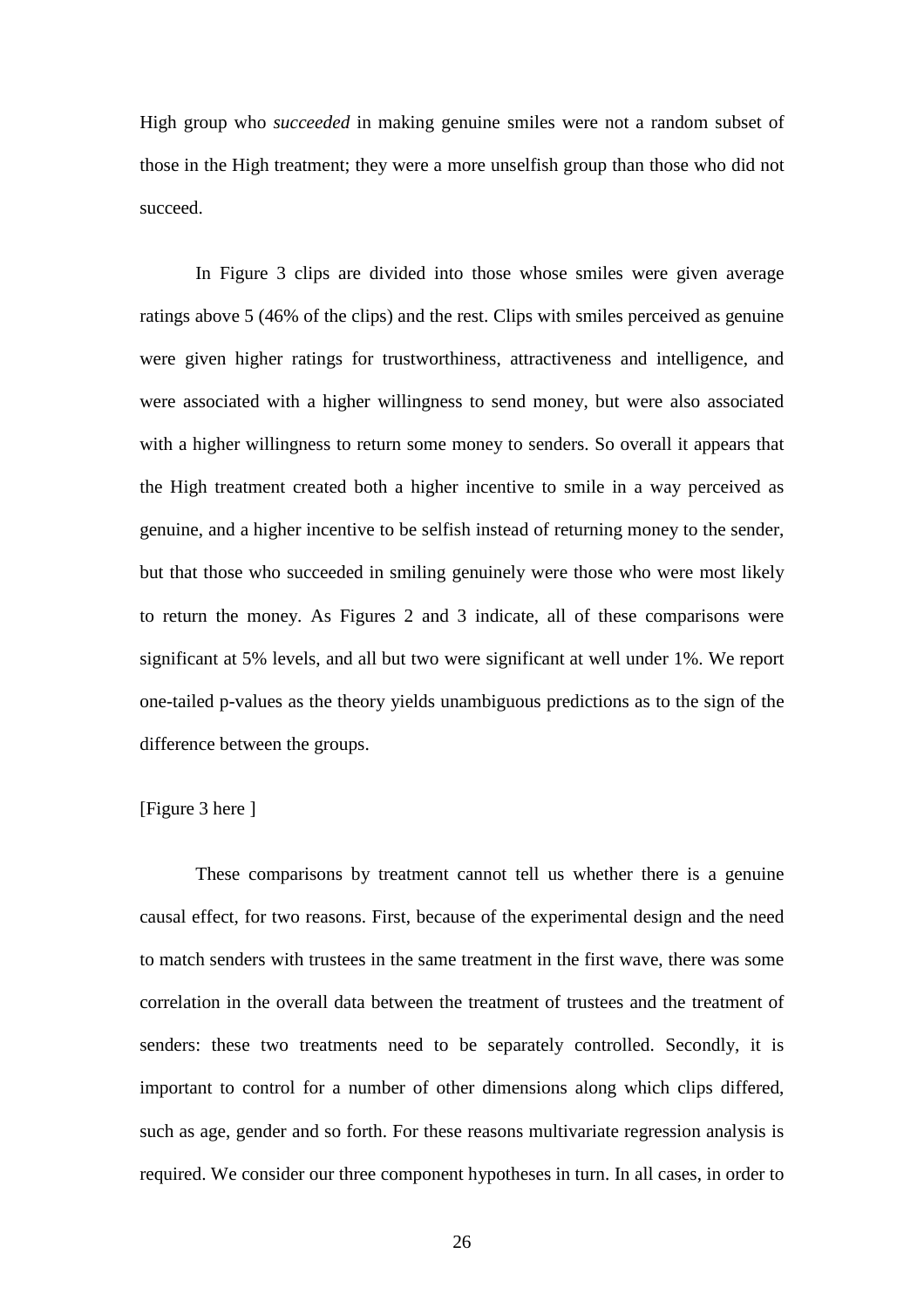avoid possible "justification effects" in which users' ratings are influenced by the decisions they have already taken whether to send money to the trustees, we use as measures of smile quality, trustworthiness and attractiveness the average rating of each clip across all viewers, rather than the rating given by the individuals themselves; this requires, however, that standard errors be calculated clustering by clip.

 Table 3 reports our tests of these three hypotheses. Equation A tests the hypothesis that smiling convincingly is costly, and therefore is more likely to happen under the High treatment when the returns to smiling convincingly are higher. The treatment effect is significant at under 2%: 0.12 points, which is about 36% of one standard deviation of the distribution of mean ratings by  $\text{clip}^{18}$ .

## [Table 3 here ]

 $\overline{a}$ 

 Other notable features of Equation A are that more convincing smiles are associated with trustees who are rated as more intelligent, and also with older trustees. Trustees with beards are rated as having less convincing smiles, and women with a significant décolleté are rated as having significantly more convincing smiles (it is not

<sup>&</sup>lt;sup>18</sup> Though this is not a large effect, our treatment was itself not very large. Although the difference between a 24 Euro maximum gain and a 48 Euro maximum gain may seem important for an experimental session that lasted only around half an hour, the mean gain to trustees in the High treatment (which was of course reduced if senders did not send money, and if trustees returned part of the money) was just over 12 Euros, compared to a little over 7 Euros for those in the Low treatment.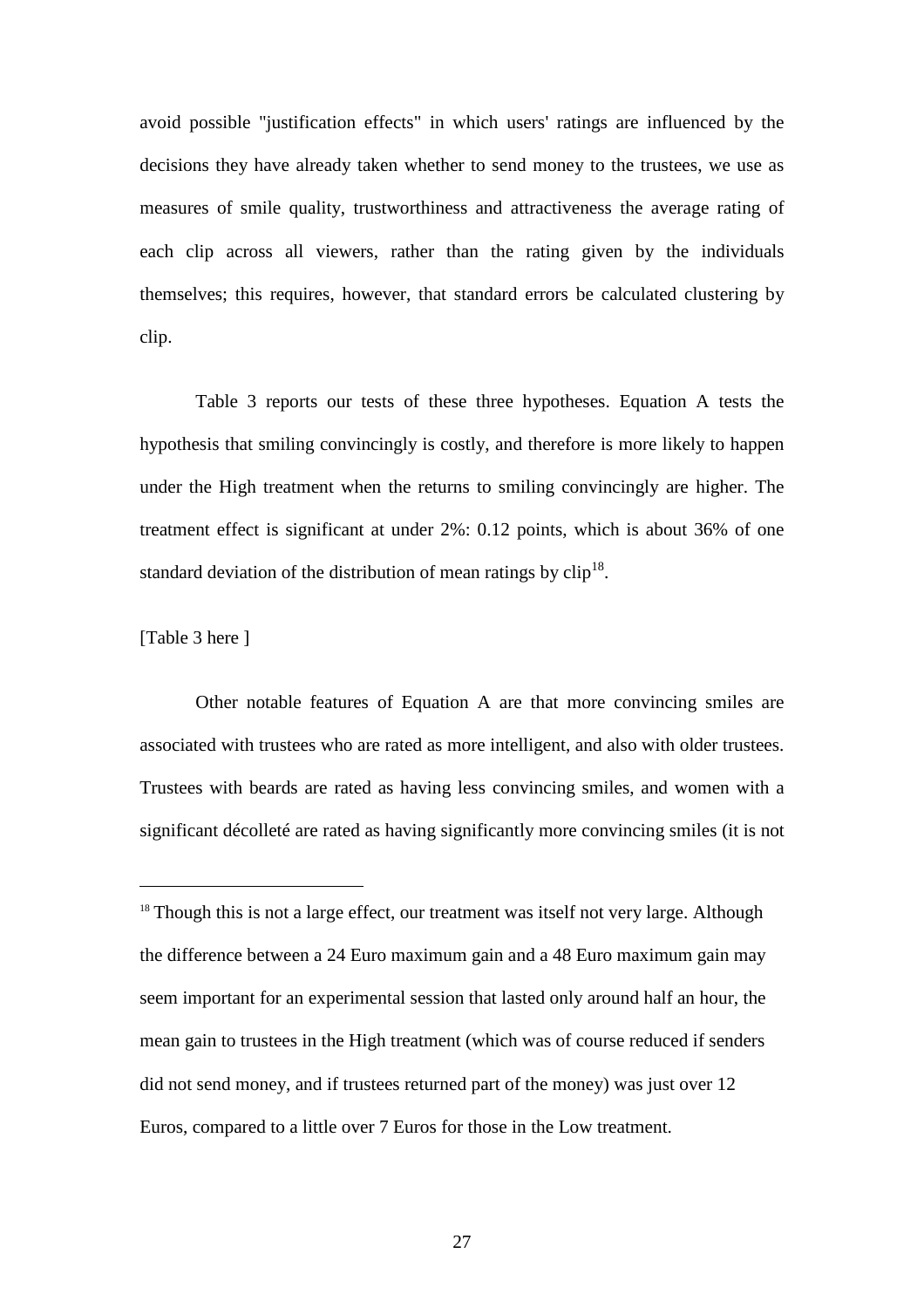clear whether the causal mechanism is via the psychology of the smiler or of the viewer). There is no significant effect of gender of either the sender or the trustee, nor of perceived attractiveness of the trustee, and no effect of whether the clip is filmed before or after the decision to return the money has been sent. These coefficients (like those of other controls) are not reported, though the full specification is available from the authors.

 Equations B and C test the hypothesis that smiling convincingly induces cooperation, the first by looking at what subjects say and the second by looking at what subjects do. Equation B considers whether convincing smiles are associated with judgments of greater trustworthiness. There is a massively significant correlation (tratio of over 8); a one-point deviation increase in smile quality is associated with slightly more than a half point increase in perceived trustworthiness. Perceived intelligence is also positively and very significantly correlated with perceived trustworthiness, and there is a significant effect of the High treatment independently of smile quality, suggesting that trustees are putting effort into other dimensions of non-verbal communication as well. Equation C examines whether convincing smiles lead to an increased probability of sending money to the trustees. Once again there is a massively significant association: a one point increase in smile quality leads to a 21% increase in the probability of sending the money, which is equivalent to a 7% increase per standard deviation of smile quality. Perceived intelligence is again a very important factor in the decision.

 Equation D tests the hypothesis that convincing smiles are an informative signal, that is, whether they are associated with higher gains to the sender from cooperating with the trustee. We therefore regress gains from sending money on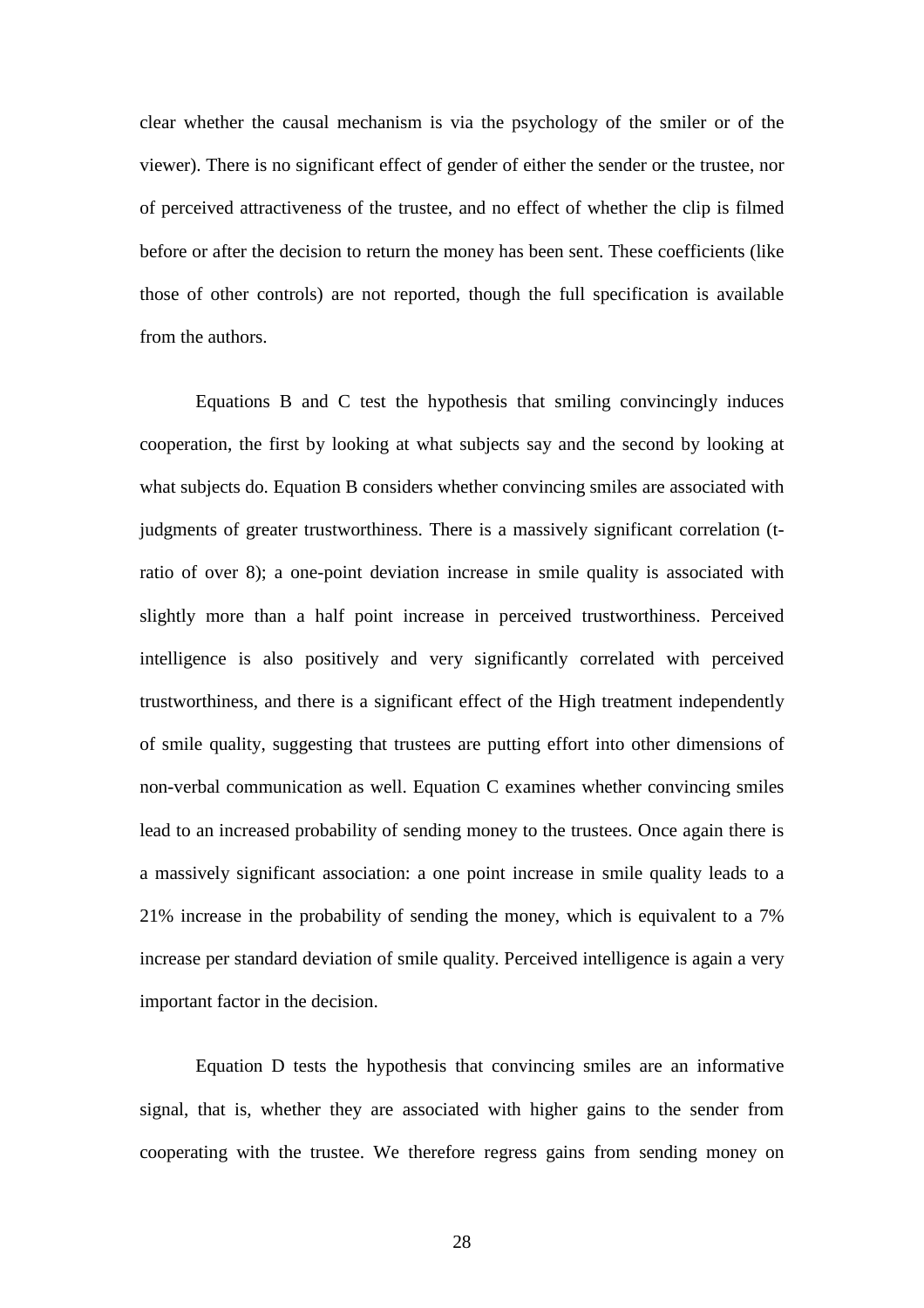average smile quality, without other controls. The effect is small but positive (0.9 Euros per one point increase, or 0.3 Euros per standard deviation) and significant at under  $1\%$ <sup>19</sup>.

 Finally, we investigate whether convincing smiles are associated more closely with the amount of money the trustee has available to offer the sender or with the intrinsic character of the trustee. We therefore regress a dummy variable for the High treatment on the mean smile quality, and in a separate equation we regress on the same measure of smile quality a dummy variable indicating that the trustee takes an unselfish decision. The purpose is to see whether the smile quality is a reliable informative of the amount available to share, and of the character of the trustee. As reported in Table 4, the smile quality is positively related to both the size of the pie to be shared and the unselfish behavior by the trustee. Two caveats are in order, however. First, the coefficient on unselfish behavior by the trustee has a large standard error so we cannot be confident in its measurement, which is not statistically significantly different from zero at conventional levels (unlike the coefficient on the High treatment). Secondly, as we saw in Figure 2, unselfish behavior itself appears to be influenced by the treatment, so we cannot be confident in treating it as a measure of the intrinsic character of the trustee. So we should conclude that smile quality is

 $\overline{a}$ 

 $19$  In the decision equation (though not in the others) the treatment effect for senders is large and highly significant, and follows an inverted-U shape: a High treatment makes senders more likely to send money, but a Superhigh treatment makes them much less likely to do so.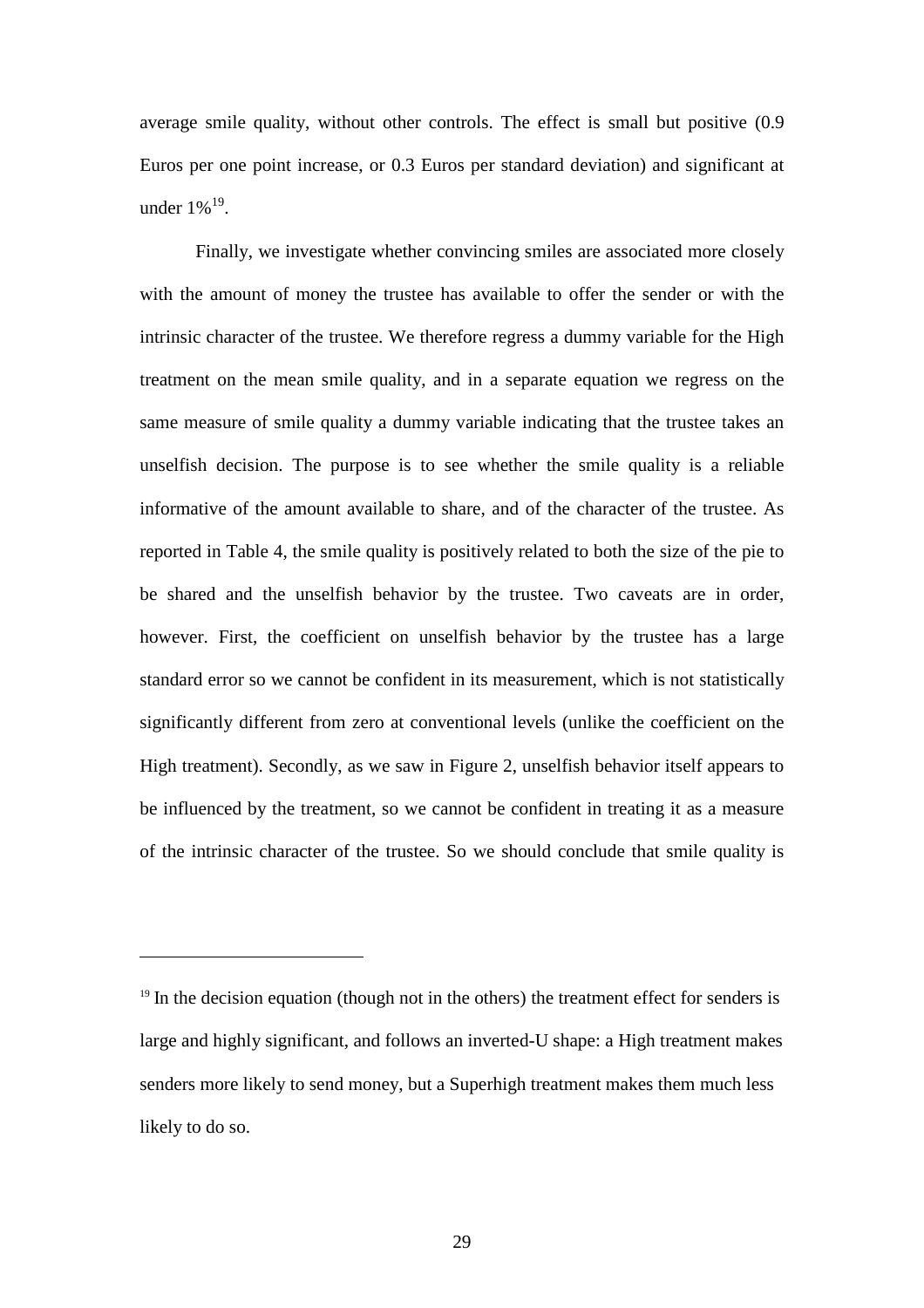definitely informative about high cooperation opportunities, and *may* also signal the intrinsic character of the smiler.

#### **VI. Conclusions**

We have tested three component hypotheses of the theory that smiling convincingly is a costly signal that has evolved to induce cooperation in situations requiring mutual trust. All three components are supported by the evidence. First, smiling convincingly is costly, because smiles from trustees playing for higher stakes are rated as significantly more convincing, by over a third of one standard deviation; this strongly suggests that they are produced when there are rewards to the additional effort required. Secondly, we show that smiling convincingly induces cooperation: smiles rated as more convincing are strong predictors of judgments about the trustworthiness of trustees, and of the revealed willingness to send them money. Finally, we show that smiling convincingly is an informative signal: those smiling convincingly return more money on average to senders. It is clearly informative of the amount the trustee has available to share with the truster; there is weaker evidence that it may also be a signal of the intrinsic trustworthiness of the trustee independently of the amount at stake.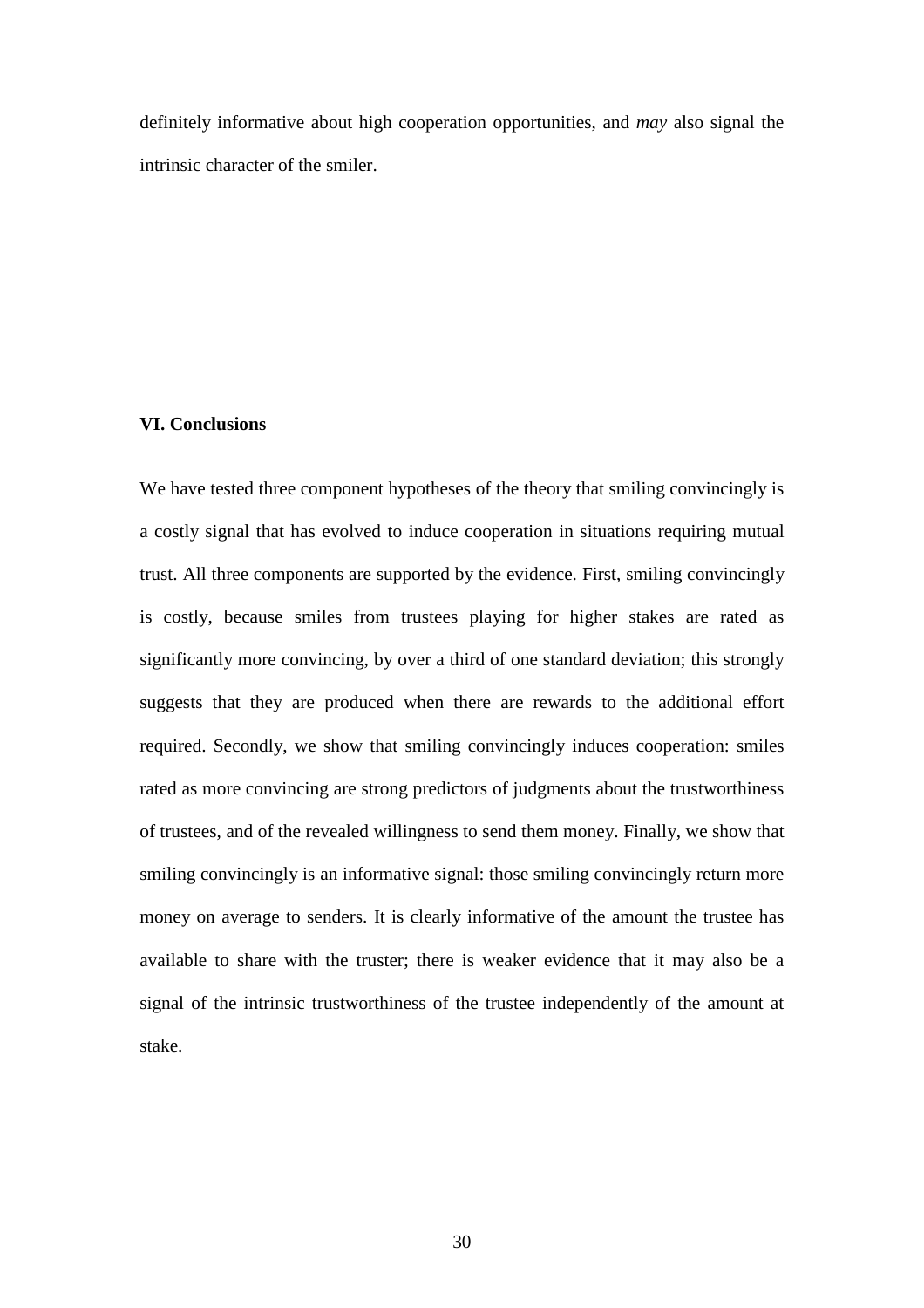#### **References:**

Berg, Joyce, John Dickhaut, and Kevin McCabe. 1995. "Trust, reciprocity, and social history." *Games and Economic Behavior,* 10: 122-142.

Boone, R. Thomas, and Ross Buck. 2003. "Emotional Expressivity and Trustworthiness: the role of nonverbal behavior in the evolution of cooperation." *Journal of Nonverbal Behavior*, 27(3): 163-182.

Bosman, Ronald, and Frans van Winden. 2002. "Emotional hazard in a power to take experiment." *The Economic Journal*, 112:147-169.

Brown, William Michel, and Chris Moore. 2002. "Smile Asymmetries and Reputation as Reliable Indicators of Likelihood to Cooperate: An Evolutionary Analysis." In *Advances in Psychology Research*, ed. S.P. Shobov, vol. 11, 59-78. New York: Nova Science Publishers.

Brown, William Michel, Boris Palameta, and Chris Moore. 2003. "Are there nonverbal cues to commitment? An exploratory study using the zero-acquaintance video presentation paradigm." *Evolutionary Psychology,* 1: 42-69.

Brülhart, Marcus, and Jean-Claude Usunier. 2004. "Verified Trust: Reciprocity, Altruism, and Noise in Trust games", Working paper 04.15, Université de Lausanne.

Chang, Luke J., Bradley B. Doll, Mascha van 't Wout, Michael J. Frank, and Alan G. Sanfey. 2010. "Seeing is believing: Trustworthiness as a dynamic belief." *Cognitive Psychology*, 61: 87–105.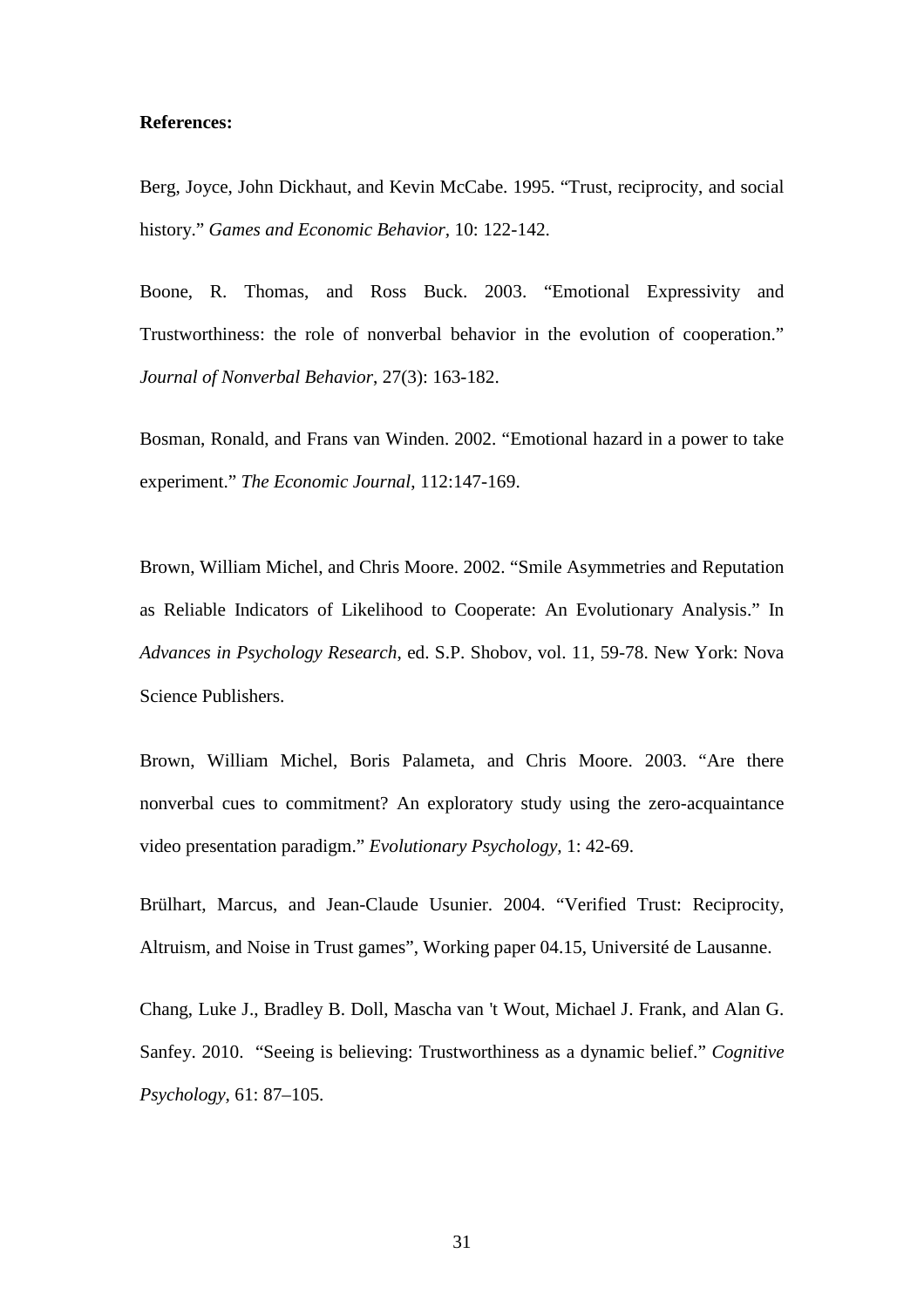Cohn, Jeffrey F., and Karen L. Schmidt. 2004. "The timing of facial motion in posed and spontaneous smiles." *International Journal of Wavelets, Multiresolution and Information Processing*, 2 : 1-12.

Cosmides, Leda, and John Tooby, J. 1992. "Cognitive adaptations for social exchange." In *The adapted mind: Evolutionary psychology and the generation of culture,* ed. Jerome H. Barkow, Leda Cosmides, and John Tooby. New York: Oxford University Press.

Damasio, Antonio. 1994. *Descartes' error: Emotion, reason and the human brain.* New York: Avon Books.

Darwin, Charles R.. 1872. *The Expression of the Emotions in Man and Animals.* London: John Murray, London.

de Quervain, Dominique, Urs Fischbacher, Valerie Treyer, Melanie Schellhammer, Ulrich Schnyder, Alfred Buck, and Ernst Fehr. 2004. "The neural basis of altruistic punishment." *Science*, 305 (5688): 1254-1258.

Duchenne de Boulogne, Guillaume. 1862. *The Mechanism of Human Facial Expression.* Paris: Jules Renard.

Eckel, Catherine C., and Ragan Petrie. 2008. "Face Value", Experimental Economics Center Working Paper Series 2008-11, Experimental Economics Center, Andrew Young School of Policy Studies, Georgia State University.

Ekman, Paul. 1982. *Emotion in the Human Face*. Cambridge: Cambridge University Press.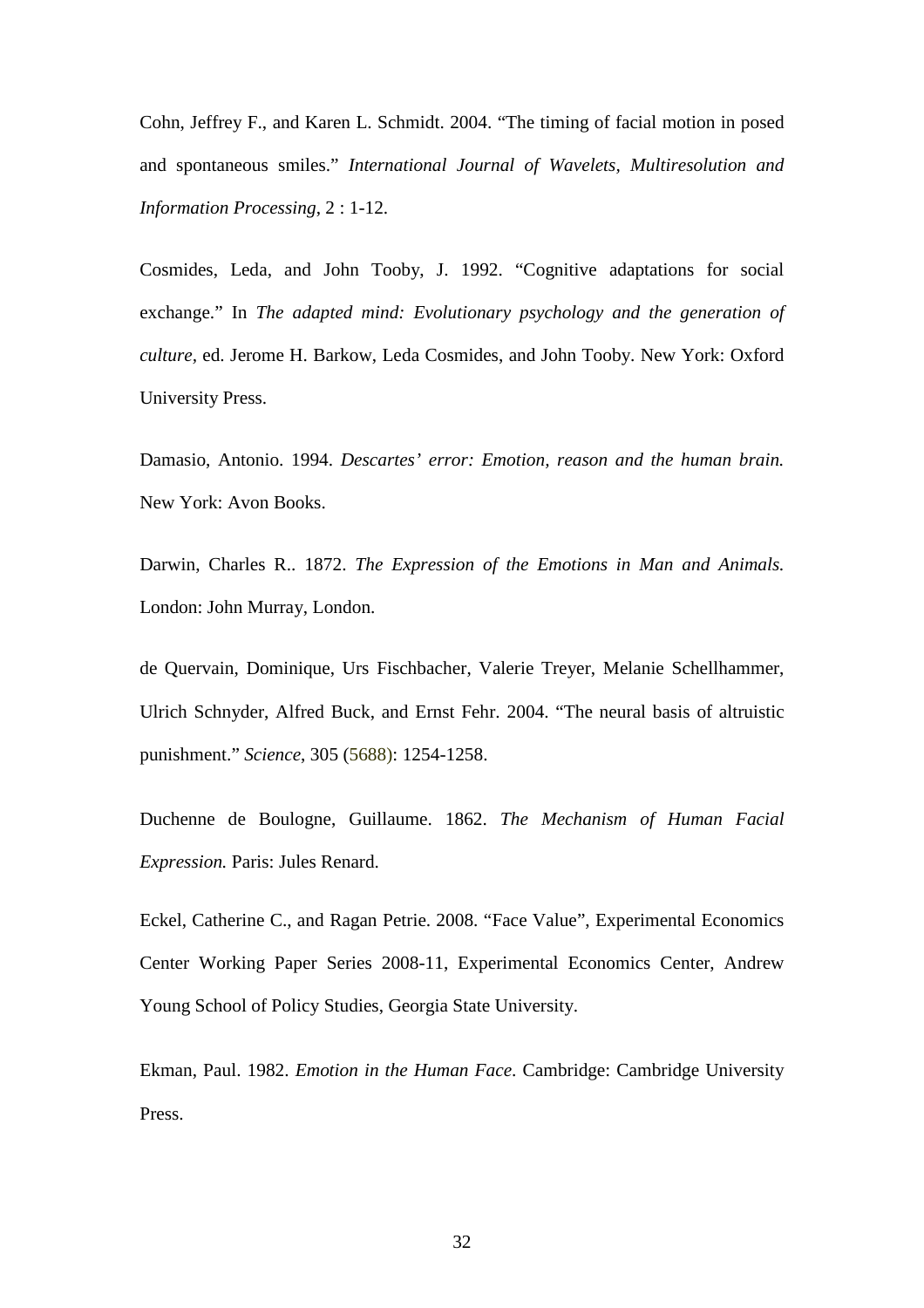Ekman, Paul, and Wallace V. Friesen. 1982. "Felt, false and miserable smiles". *Journal of Nonverbal Behavior*, 6: 238-252.

Elster, Jon. 1998. "Emotions and economic theory." *Journal of Economic Literature*, 36 (1): 47–74.

Fehr, Ernst, and Fischbacher, Urs. 2005. "Altruists with Green Beards." *Analyse & Kritik*, 27/2005, 73–84.

Fehr, Ernst, Urs Fischbacher, and Simon Gächter, S. 2003. "Strong Reciprocity, Human Cooperation and the Enforcement of Social Norms." *Human Nature*, 13 (1):1- 25.

Frank, Robert H. 1988. *Passions within Reason. The Strategic Role of the Emotions*. New York: Norton.

Frey, Bruno. 2008. *Happiness: A Revolution in Economics*. Cambridge, MA and London, UK: MIT Press.

Frey, Bruno, and Suzanne Neckermann. 2009. "Awards: A Disregarded Source of Motivation." In *Perspectives in Moral Science – Contributions from philosophy, economics, and politics in honour of Hartmut Kliemt*, ed. Michael Baurmann and Bernd Lahno, 177-182. Frankfurt: Frankfurt School Verlag.

Frijda, Nico, Antony Manstead, and Agneta Fischer. 2004. "Feelings and emotions: Where do we stand?" In *Feelings and Emotions: The Amsterdam Symposium*, ed. Antony Manstead, Nico Frijda, and Agneta Fischer. Cambridge: Cambridge University Press.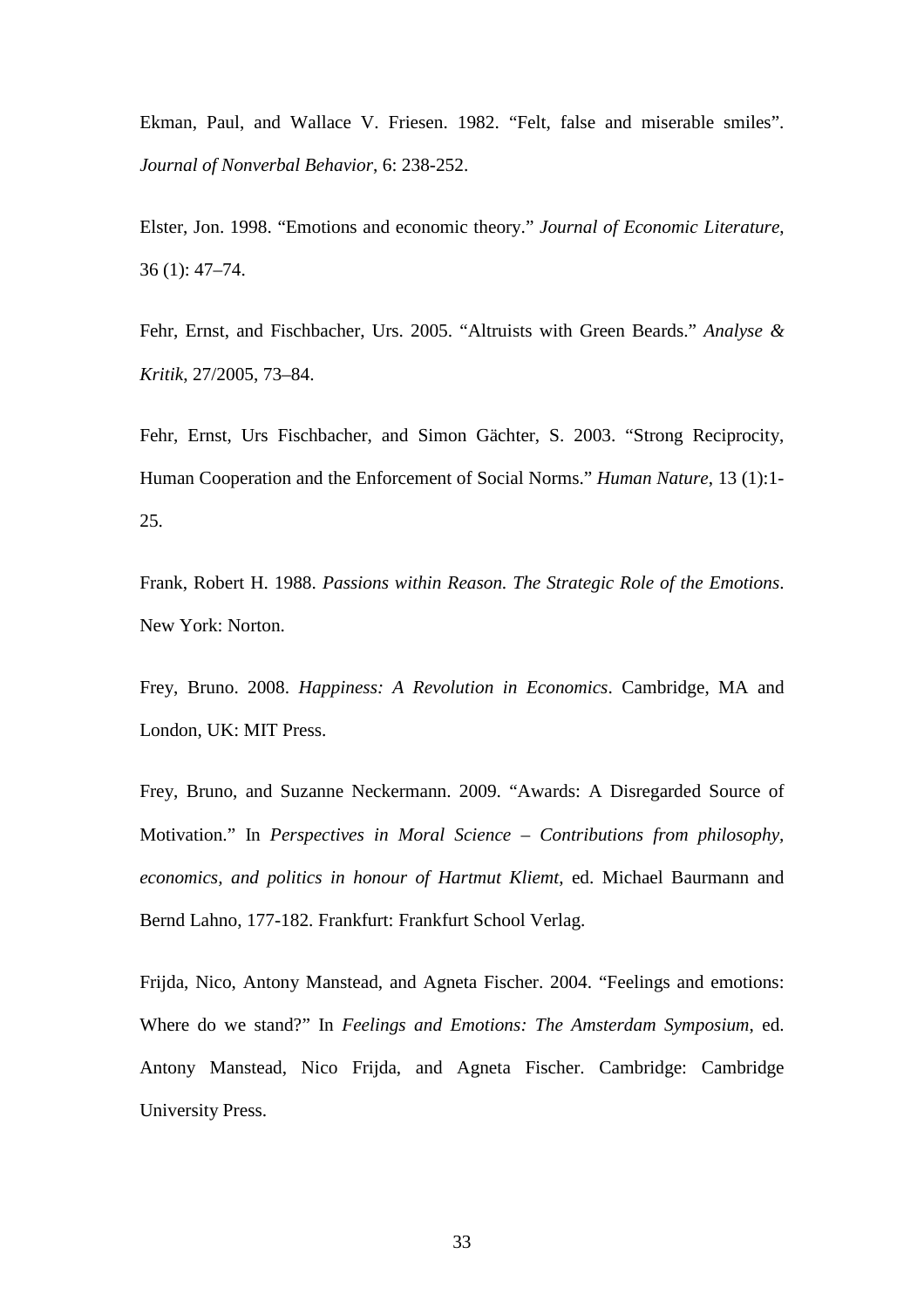Gintis, Herbert, Samuel Bowles, Robert Boyd, and Ernst Fehr. 2003. "Explaining altruistic behavior in Humans." *Evolution and Human Behavior,* 24: 153-172.

Gintis, Herbert, Eric Alden Smith, and Samuel Bowles. 2001. "Costly Signaling and Cooperation". *Journal of Theoretical Biology*, 213(1): 103-119.

Grafen, Alan. 1990. "Biological signals as handicaps." *Journal of Theoretical Biology,* 144: 517-546.

Hopfensitz Astrid, Ernesto Reuben. 2009. "The importance of emotions for the effectiveness of social punishment." *The Economic Journal,* 119: 1534-1559.

Hwang, Sung-Ha, and Samuel Bowles. 2010. "Is Altruism Bad for Cooperation?" Working paper, University of Massachusetts.

Johnston, Lucy, Lynden Miles, and C. Neil Macrae. 2010. "Why Are You Smiling at Me? Social functions of enjoyment and non-enjoyment smiles." *British Journal of Social Psychology,* 49: 107-127.

Kahneman, Daniel, Ed Diener, and Norbert Schwarz (Eds.). 1999. *Well-being: The foundations of hedonic psychology*. New York: Russell Sage Foundation.

Kahneman, Daniel. 2003. "A psychological perspective on economics." *The American Economic Review*, 93 (2): 162–168.

Krumhuber, Eva, Anthony S.R. Manstead, Darren Cosker, Dave Marshall, Paul L. Rosin, and Arvid Kappas. 2007. "Facial dynamics as indicators of trustworthiness and cooperative behaviour." *Emotion,* 7: 730-735.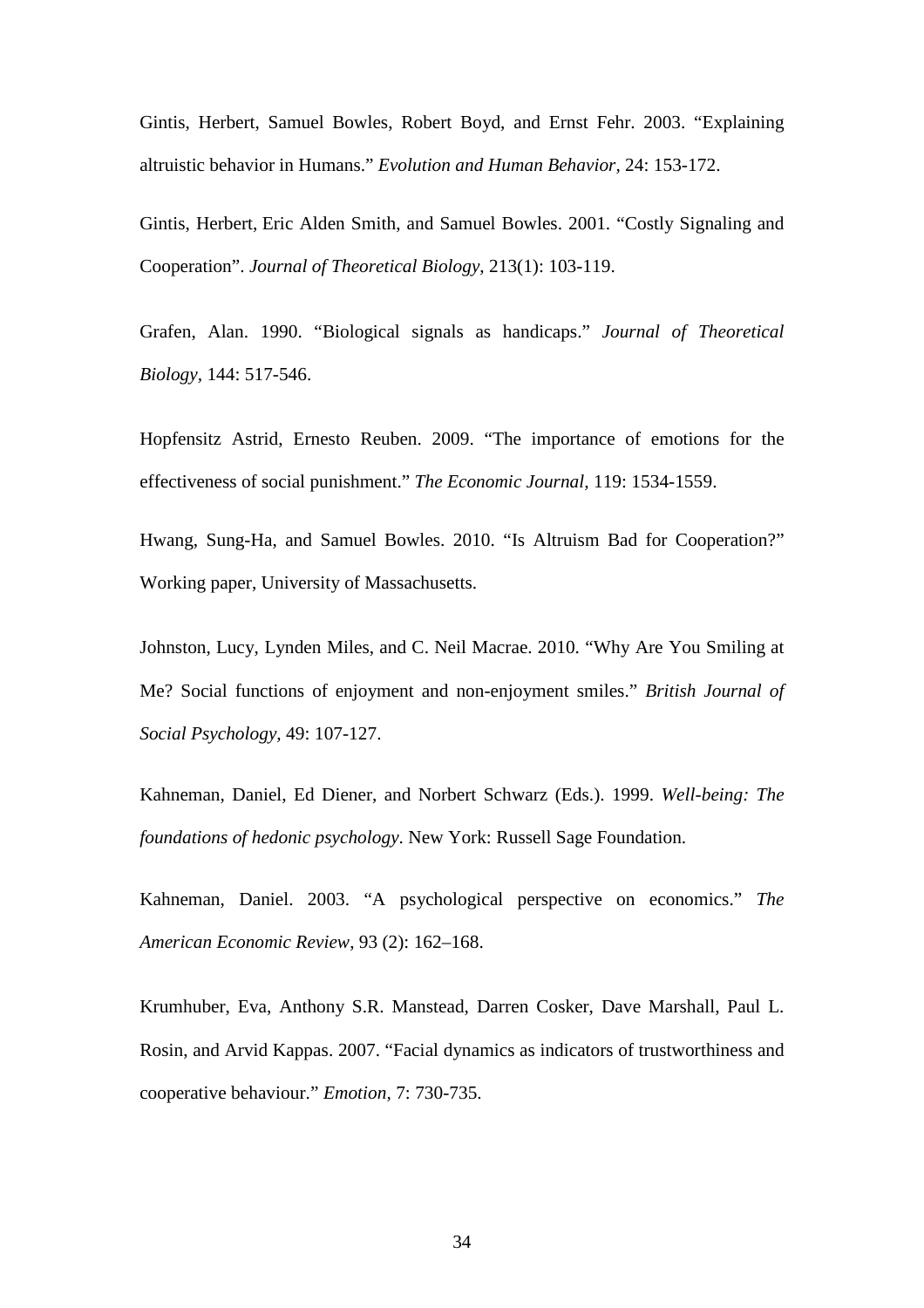Loewenstein, George. 2000. "Emotions in economic theory and economic behaviour." *American Economic Review*, 90(2): 426–432.

Lotem, Arnon, Michael A. Fishman, and Lewi Stone. 2003. "From reciprocity to unconditional altruism through signalling benefits." *Proceedings of the Royal Society B,* 270: 199-205.

Manzini, Paola, Abdolkarim Sadrieh, and Nicolaas J. Vriend. 2009. "On Smiles, Winks and Handshakes as Coordination Devices." *The Economic Journal*, 119 (537): 826–854.

Mehu, Marc, Karl Grammer, and Robin Dunbar. 2007a. "Smiles when Sharing." *Evolution and Human Behavior,* 28: 415–422.

Mehu, Marc, Anthony C. Little, and Robin Dunbar. 2007b. "Duchenne smiles and the Perception of Generosity and Sociability in the face." *Journal of Evolutionary Psychology*, 5, 1–4, 183–196.

Mehu, Marc, and Robin Dunbar. 2008. "Naturalistic Observation of Smiling and Laughter in Human Group Interactions." *Behaviour*, 145(12): 1747-1780.

Oda, Ryo, Noriko Yamagata, Yuki Yabiku, and Akiko Matsumoto-Oda. 2009. "Altruism Can Be Assessed Correctly Based on Impression." *Human Nature,* 20 (3): 331-341.

Owren, Michael J, Jo-Anne Bachorowski. 2001. "The evolution of emotional expression: A "selfish-gene" account of smiling and laughter in early hominids and humans." In *Emotions: Current Issues and Future Directions*, ed. Tracy J. Mayne, and George A. Bonnano, 152-191. New York: Guilford Press.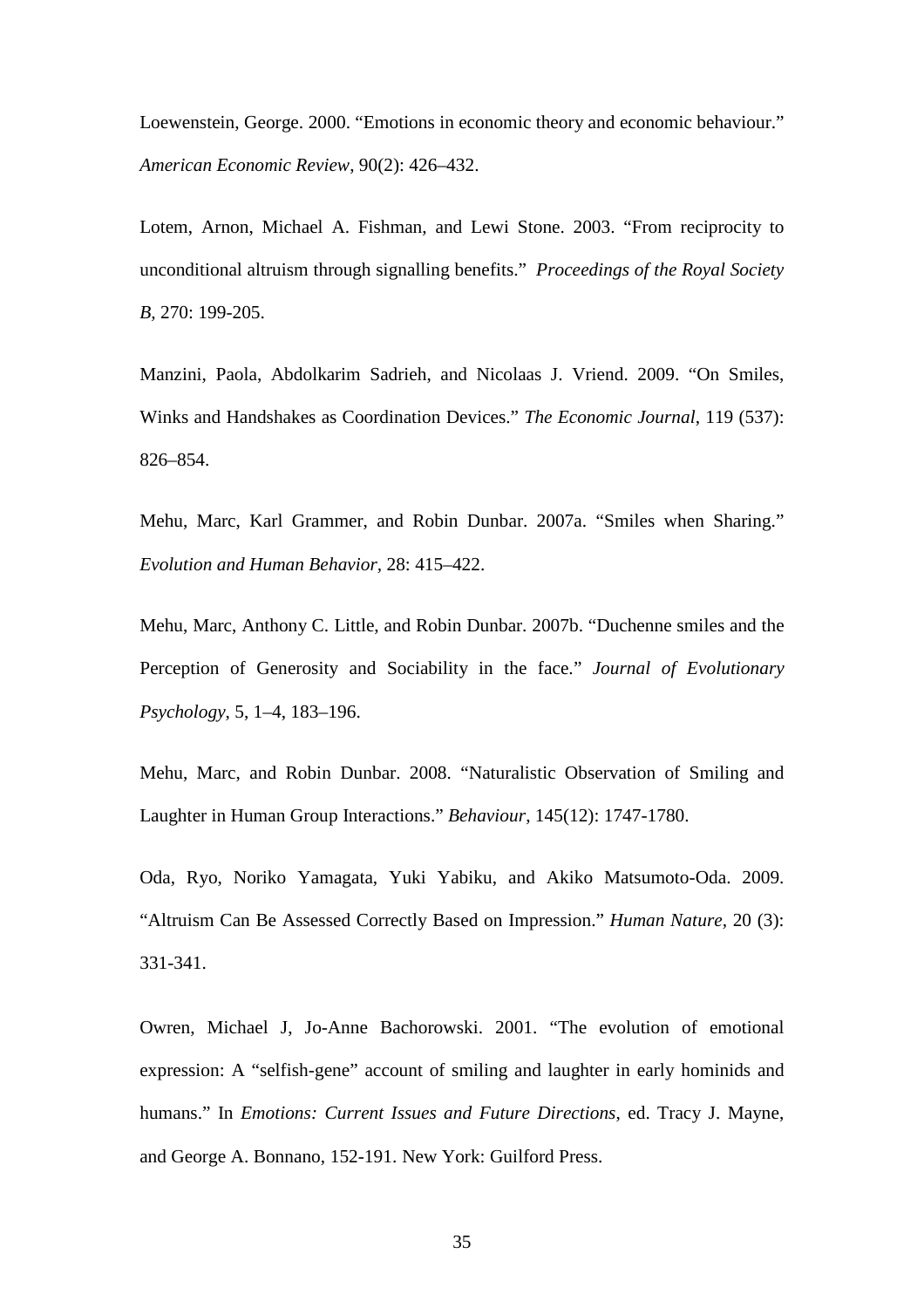Niedenthal, Paula, Martial Mermillod, Marcus Maringer, and Ursula Hess. 2010. "The Simulation of Smiles (SIMS) Model: Embodied Simulation and the Meaning of Facial Expression." *Behavioral and Brain Sciences,* 33 (06): 417-433.

Sanfey, Alan, James Rilling, Jessica Aronson, Leigh Nystrom, and Jonathan J. Cohen. 2003. "The neural basis of economic decision making in the ultimatum game." *Science*, 300 (5626):1755-1758.

Scharlemann, Jörn PW, Catherine C. Eckel, Alex Kacelnik, and Rick K. Wilson. 2001. "The value of a smile: Game theory with a human face." *Journal of Economic Psychology,* 22: 617-640.

Schug Joanna, David Matsumoto, Yutaka Horita, Toshio Yamagishi, and Kemberlee Bonnet. 2010. "Emotional expressivity as a signal of cooperation." *Evolution and Human Behavior,* 31 (2): 87-94.

Smith, Adam. 2000. *The Theory of Moral Sentiments*, New York: Prometheus Books.

Smith, Eric Alden, and Rebecca L. Bliege Bird. 2000. "Turtle hunting and tombstone opening: public generosity as costly signalling." *Evolution and Human Behavior*, 21(4): 245-261.

Sobel, Joel. 2005. "Interdependent Preferences and Reciprocity." *Journal of Economic Literature*, Vol. XLIII (June), 392–436.

Sommerfeld, Ralf D., Hans-Jürgen Krambeck, and Manfred Milinski. 2008. "Multiple gossip statements and their effect on reputation and trustworthiness." *Proceedings of the Royal Society B*, 275: 2529-2536.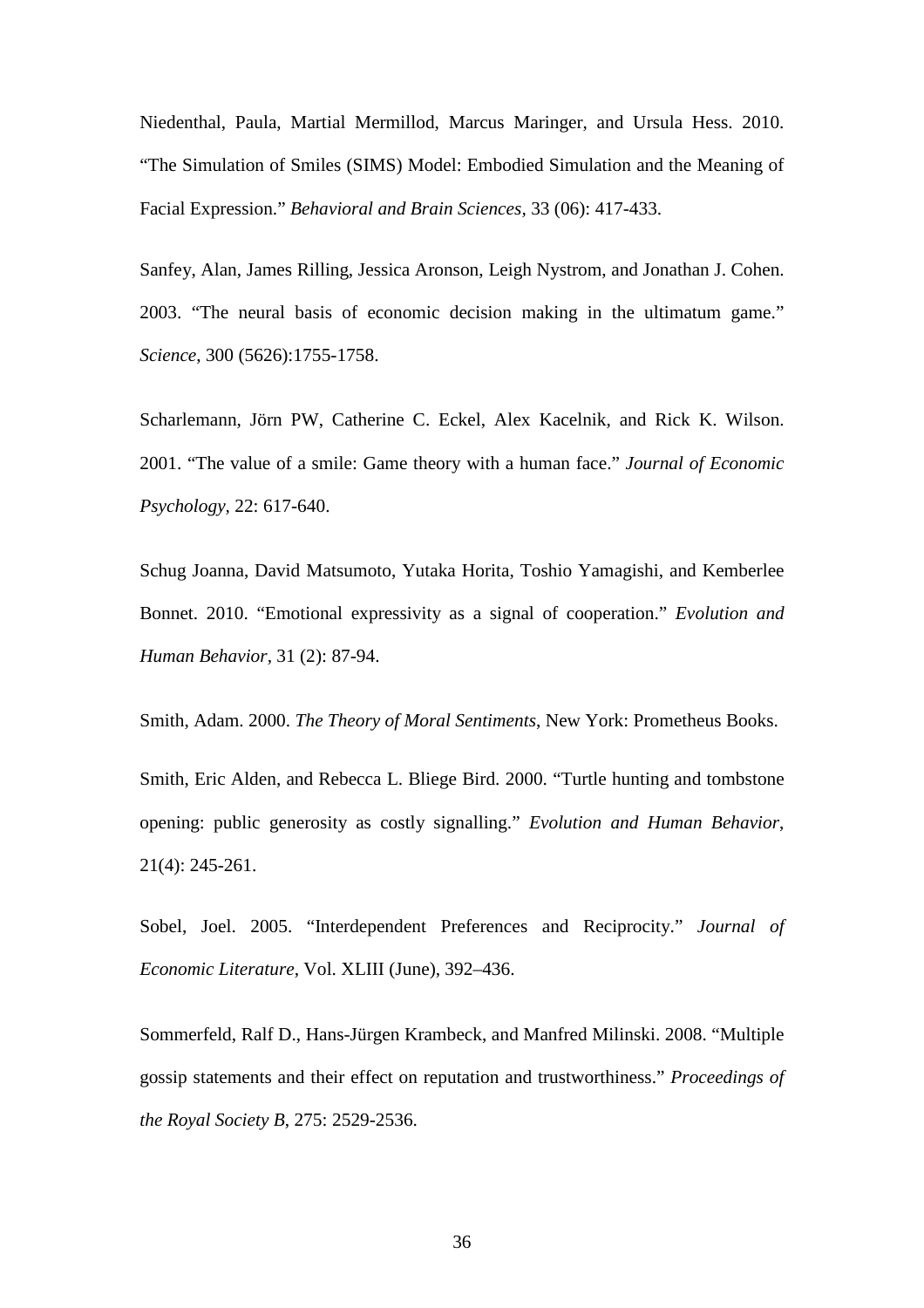Spence, Michael. 1974. *Market Signaling: Informational Transfer in Hiring and Related Screening Processes*. Cambridge: Harvard University Press.

Strack, Fritz, Leonard Martin, and Sabine Stepper. 1988. "Inhibiting and Facilitating Conditions of the Human Smile: A Nonobtrusive Test of the Facial Feedback Hypothesis." *Journal of Personality and Social Psychology,* 54 (5): 768-777.

Trivers, Robert. 2000. "Elements of a scientific theory of self-deception." *Annals of the New York Academy of Sciences,* 907: 114-131.

van 't Wout, Mascha, and Alan Sanfey. 2008. "Friend or foe: The effect of implicit trustworthiness judgments in social decision-making." *Cognition*, 108 (3): 796–803.

Verplaetse, Jan, Sven Vanneste, and Johan Braeckman. 2007. "You can judge a book by its cover: the sequel. A kernel of truth in predictive cheating detection." *Evolution and Human Behavior,* 28: 260-271.

Vrij, Aldert, Gün R. Semin, and Ray Bull. 1996. "Insight into behavior displayed during deception". *Human Communication Research,* 22: 544-562.

Wylie, Douglas R., and Melvyn A. Goodale. 1988. "Left-sided oral asymmetries in spontaneous but not posed smiles." *Neuropsychologia*, 26: 823-832.

Yamagishi, Toshio, Shigehito Tanida, Rie Mashima, Eri Shimoma, and Satoshi Kanazawa. 2003. "You can judge a book by its cover: Evidence that cheaters may look different from cooperators." *Evolution and Human Behavior,* 24: 290-301.

Zahavi, Amotz. 1975. "Mate Selection – A Selection for a Handicap." *Journal of Theoretical Biology*, 53 (1): 205-214.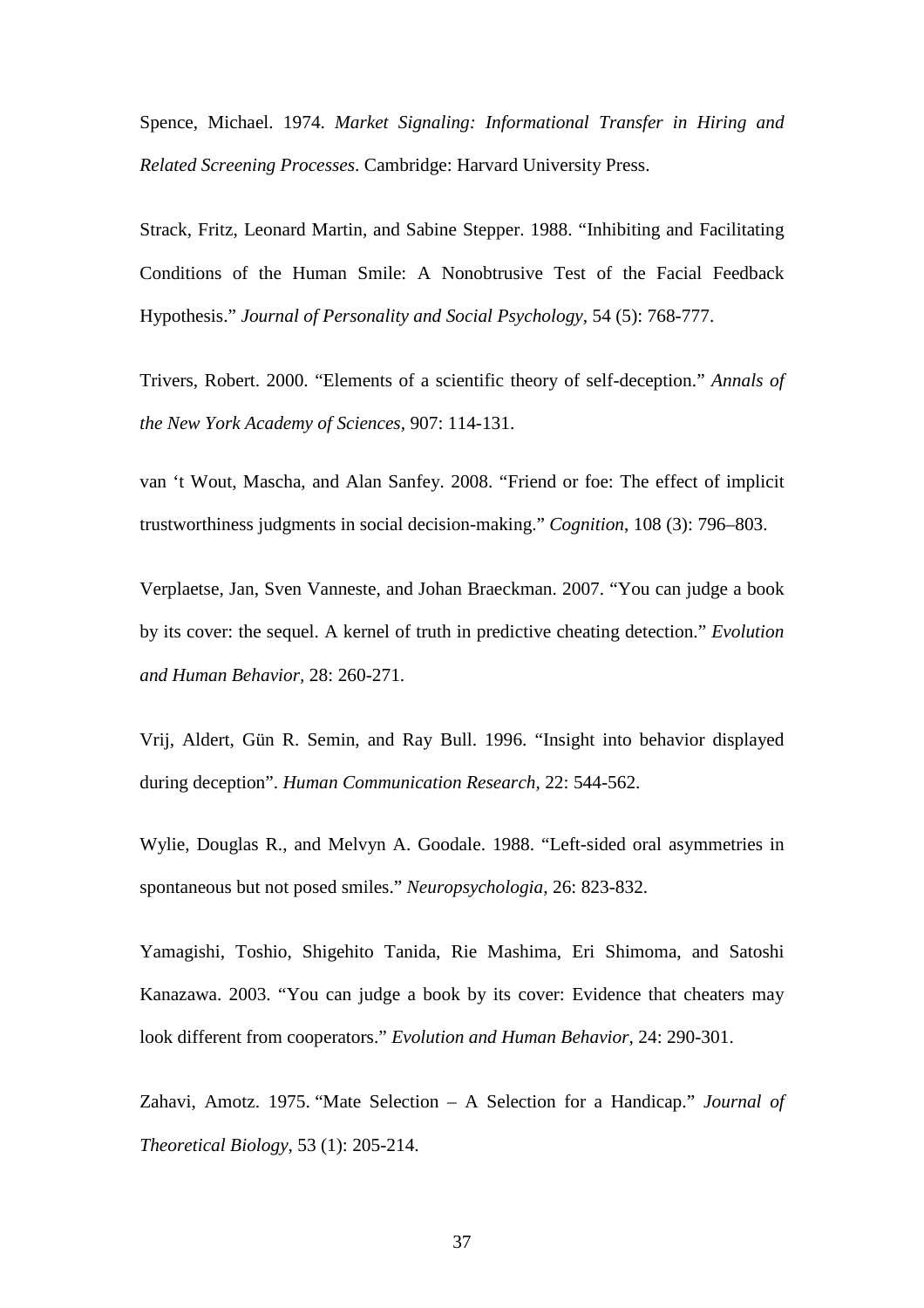# **Table 1: Probabilities that player B chooses various values of** *m*

|                                                                                                                                         | $m=0$ | $m=1$                                                                             | $m=1.5$ |
|-----------------------------------------------------------------------------------------------------------------------------------------|-------|-----------------------------------------------------------------------------------|---------|
| <b>High Reciprocator</b>                                                                                                                |       | $\left (1-p_H)(\frac{(1+s)}{2}-\alpha_H)\right (1-p_H)(\alpha_H+\frac{(1-s)}{2})$ | $p_H$   |
| type $(e=H)$                                                                                                                            |       |                                                                                   | $p_L$   |
| Low Reciprocator type $(\theta = L)$ $\left[ (1 - p_L) (\frac{(1 + s)}{2} - \alpha_L) \right] (1 - p_L) (\alpha_L + \frac{(1 - s)}{2})$ |       |                                                                                   |         |

# **Table 2: Summary statistics**

|                                | (1)                  | (2)                         |
|--------------------------------|----------------------|-----------------------------|
|                                | A Players (trusters) | <b>B</b> players (trustees) |
| <b>Proportion Male</b>         | 0.50(0.50)           | 0.45(0.50)                  |
| Mean Age                       | 21.58 (4.37)         | 24.86 (4.73)                |
| <b>Proportion Student</b>      | 0.92(0.27)           | 0.46(0.50)                  |
| <b>Proportion Trusting</b>     | 0.37(0.23)           |                             |
| First decision:                |                      |                             |
| Equally share the triple stake |                      | 0.55                        |
| Send back the original stake   |                      | 0.31                        |
| Send back nothing              |                      | 0.14                        |
| Second decision:               |                      |                             |
| Equally share the triple stake |                      | 0.49                        |
| Send back the original stake   |                      | 0.32                        |
| Send back nothing              |                      | 0.19                        |
| Number of observations         | 198                  | 84                          |

Note: standard deviations in parenthesis.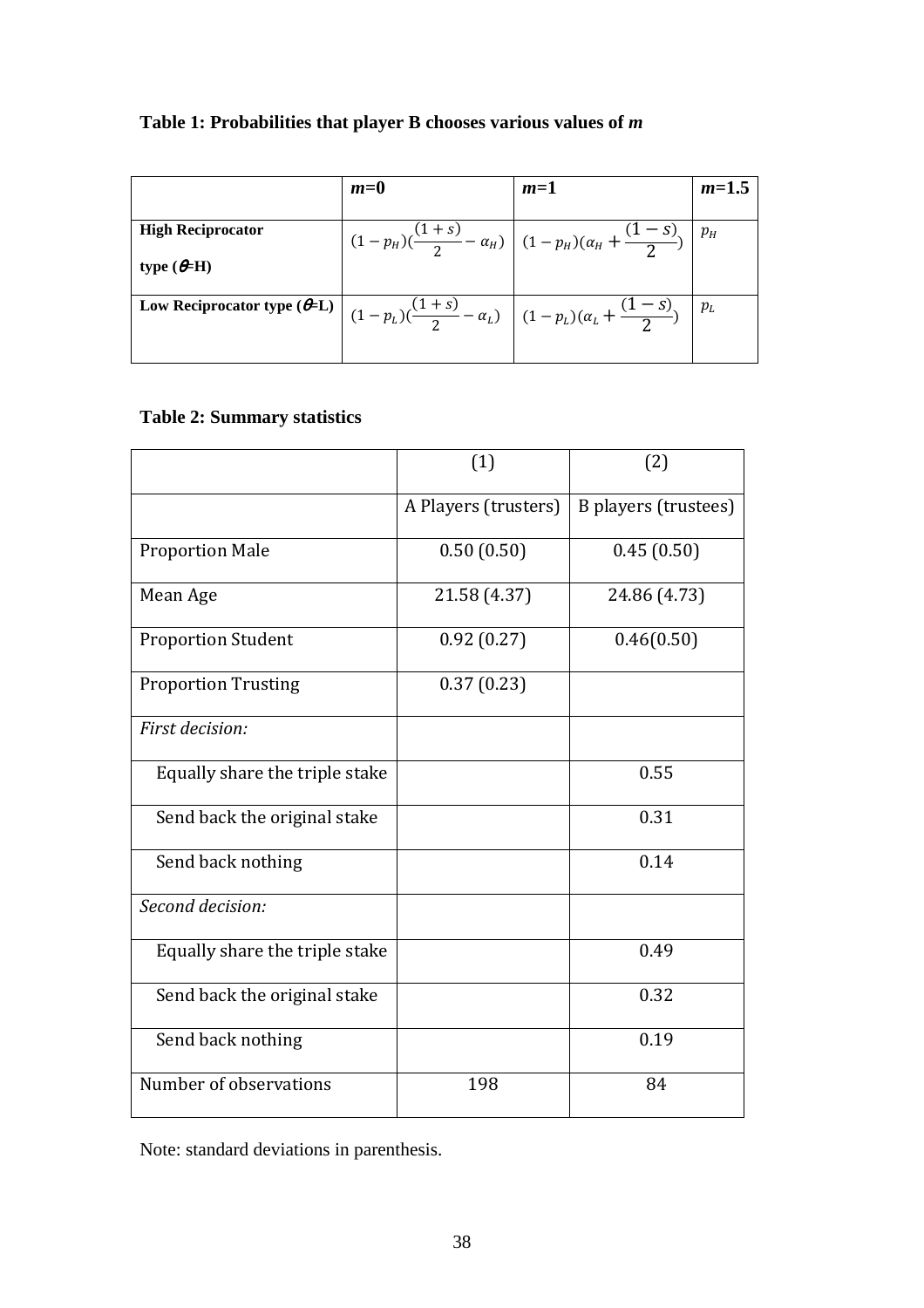|                                                             | <b>Equation A</b>                     | <b>Equation B</b>                       | <b>Equation C</b>                                    | <b>Equation D</b>                     |
|-------------------------------------------------------------|---------------------------------------|-----------------------------------------|------------------------------------------------------|---------------------------------------|
| Dependent<br>Variable:                                      | <b>Smile Quality</b><br>$(scale 1-8)$ | <b>Trustworthiness</b><br>$(scale 1-8)$ | <b>Decision</b><br>to<br>send<br>money<br>$(send=1)$ | Gain (Euros)<br>from sending<br>money |
| variable<br>Ind.<br><i>(characteristics</i><br>of trustee): |                                       |                                         |                                                      |                                       |
| <b>High</b>                                                 | $0.124**$                             | $0.079**$                               | $-0.011$                                             |                                       |
| treatment                                                   | (0.017)                               | (0.026)                                 | (0.400)                                              |                                       |
| <b>Smile quality</b>                                        |                                       | $0.54***$                               | $0.219***$                                           | $0.911***$                            |
|                                                             |                                       | (0.000)                                 | (0.000)                                              | (0.005)                               |
| Intelligence                                                | $0.213**$                             | $0.310***$                              | $0.154**$                                            |                                       |
|                                                             | (0.030)                               | (0.000)                                 | (0.012)                                              |                                       |
| Age of trustee                                              | $0.0149**$                            | 0.007                                   | 0.005                                                |                                       |
|                                                             | (0.017)                               | (0.139)                                 | (0.142)                                              |                                       |
| <b>Beard</b>                                                | $-0.262***$                           | $-0.006$                                | $-0.050$                                             |                                       |
|                                                             | (0.003)                               | (0.867)                                 | (0.404)                                              |                                       |
| Décolleté                                                   | $0.229**$                             | $-0.008$                                | 0.067                                                |                                       |
|                                                             | (0.011)                               | (0.821)                                 | (0.188)                                              |                                       |

**Table 3: Tests of components of costly signaling hypothesis**

Note: p-values in parentheses, one-tailed values reported for High treatment and Smile quality, two-tailed values for other variables. Standard errors clustered by clip, \*\*=significant at 5%; \*\*\*=significant at 1%. Equations A, B and D are estimated by ordinary least squares, Equation C is a probit estimated by maximum likelihood. Other controls include gender of truster and trustee, perceived attractiveness, video sequence, truster's treatment, dummy variables for the trustee being black, having visible piercing and wearing glasses in equations A, in addition to perceived self-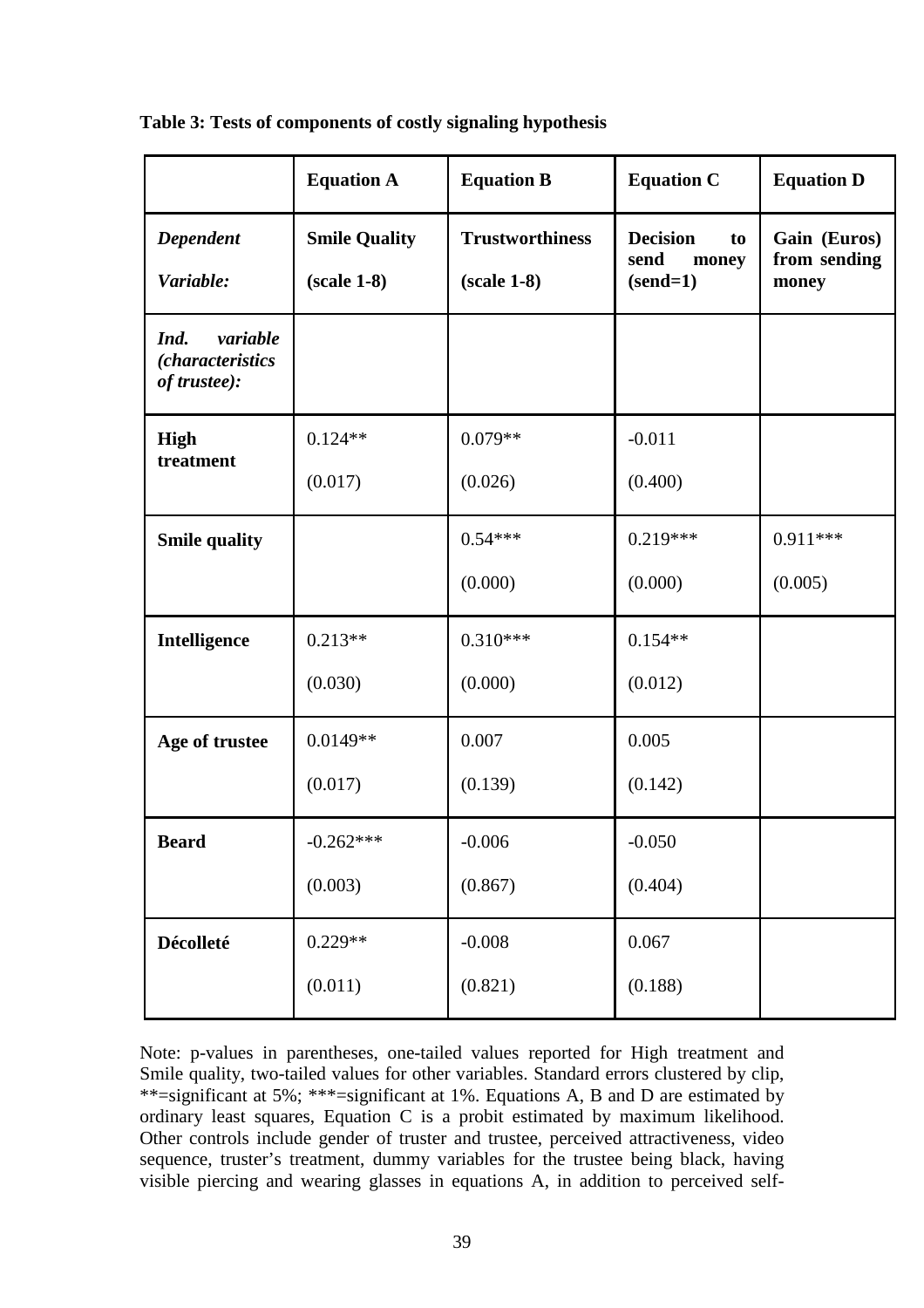confidence, and smile frequency in Equation B. Equation C adds to the previous set of controls a dummy variable for A players' self-reported unselfish behavior from the General Social Survey, income, age of truster and score on a simple intelligence test. The estimated coefficients for the other controls not reported, available from authors on request. Number of observations= 6,720. Variables Smile Quality, Intelligence and Trustworthiness are means by clip.

# **Table 4: Character or Opportunity? Determinants of smile quality**

| <b>Dependent Variable:</b>   | <b>Trustee is in High treatment</b><br>(dummy variable) | <b>Unselfish behavior by trustee</b><br>(dummy variable) |
|------------------------------|---------------------------------------------------------|----------------------------------------------------------|
| <b>Independent Variable:</b> |                                                         |                                                          |
| Mean smile quality rating    | 0.516                                                   | 0.403                                                    |
|                              | $(0.038)$ **                                            | (0.126)                                                  |

Note: one-tailed p-values in parentheses, standard errors clustered by clip, \*\*=significant at 5%. Probit equations estimated by maximum likelihood. Number of observations=6,720.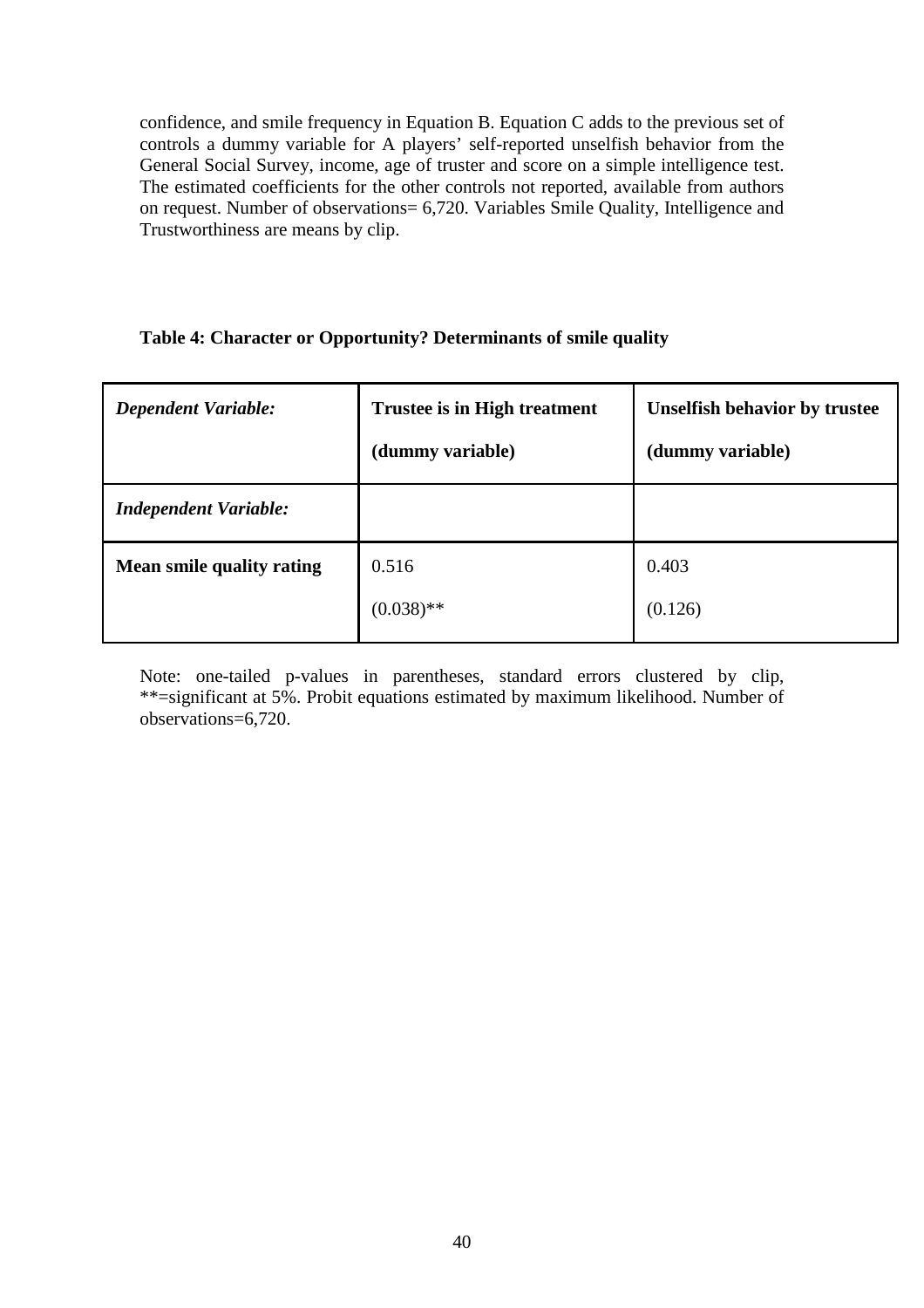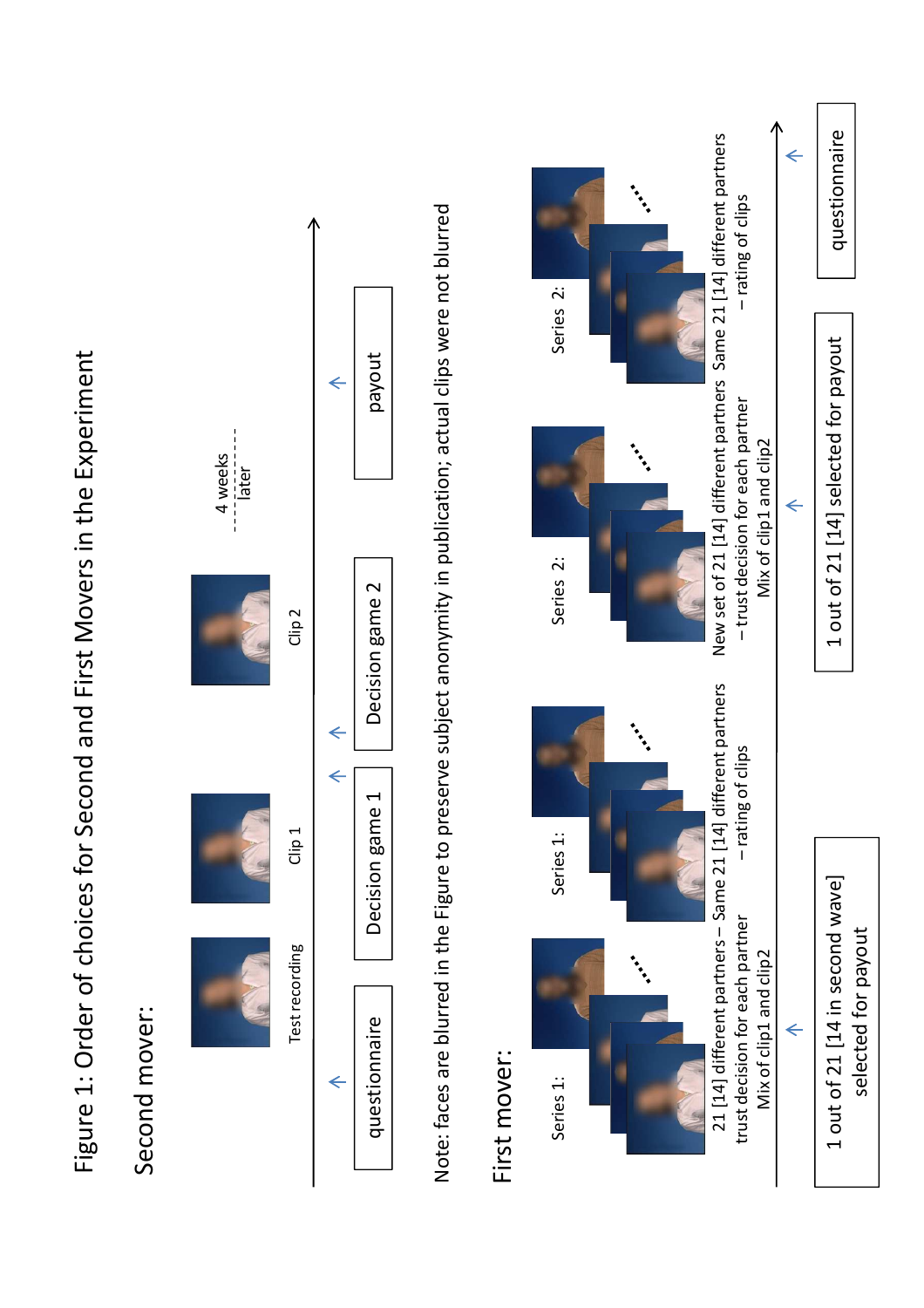Figure 2: Differences in (a) smile quality and (b) trust and trustworthiness by treatment Figure 2: Differences in (a) smile quality and (b) trust and trustworthiness by treatment



Low (4 euro) High (8 euro) Consom (9 euro) Andrique (1)

trust decision of 1st movers positive returns by second

trust decision of 1st movers

movers

positive returns by second